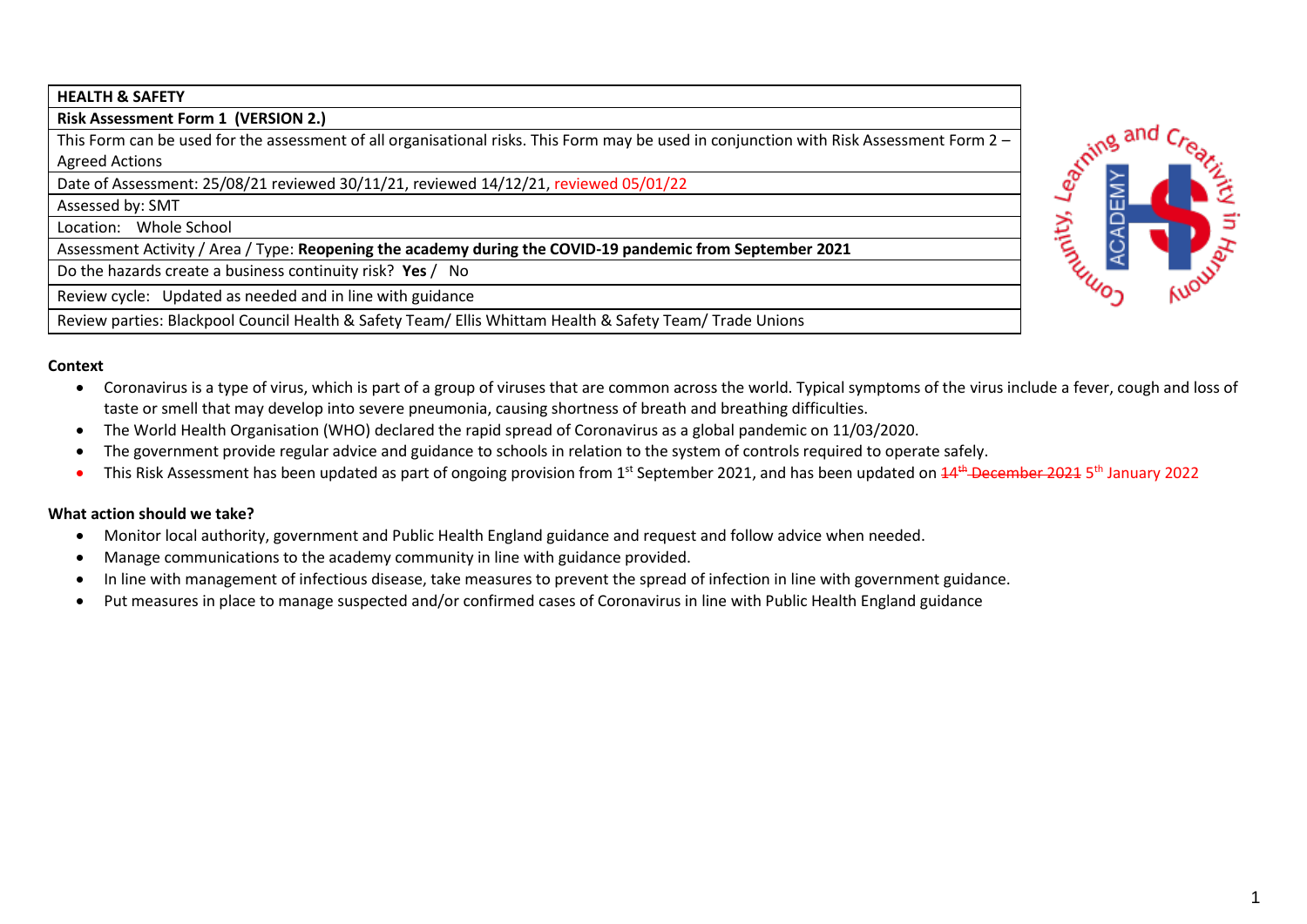## **Assessment**

| <b>Areas for concern</b>                                                                                                                     | <b>Risk rating</b><br>prior to action<br>(H/M/L) | <b>Control measures</b>                                                                                                                                                                                                                                                                                                                                                                                                                                                                                                                                                                                                                                                                                                                                                                                                                                   | In place?<br>(Yes/No) | <b>Further action/comments</b> | <b>Residual risk</b><br>rating<br>(H/M/L) |
|----------------------------------------------------------------------------------------------------------------------------------------------|--------------------------------------------------|-----------------------------------------------------------------------------------------------------------------------------------------------------------------------------------------------------------------------------------------------------------------------------------------------------------------------------------------------------------------------------------------------------------------------------------------------------------------------------------------------------------------------------------------------------------------------------------------------------------------------------------------------------------------------------------------------------------------------------------------------------------------------------------------------------------------------------------------------------------|-----------------------|--------------------------------|-------------------------------------------|
|                                                                                                                                              |                                                  | 1. Establishing a systematic process of full opening, including social distancing                                                                                                                                                                                                                                                                                                                                                                                                                                                                                                                                                                                                                                                                                                                                                                         |                       |                                |                                           |
| 1.1 Net capacity                                                                                                                             |                                                  |                                                                                                                                                                                                                                                                                                                                                                                                                                                                                                                                                                                                                                                                                                                                                                                                                                                           |                       |                                |                                           |
| Available capacity of the<br>school is reduced when<br>social distancing<br>guidelines are applied                                           | Н                                                | The government requires all pupils to attend as normal from<br>September 2021<br>Social distancing no longer required as a control measure                                                                                                                                                                                                                                                                                                                                                                                                                                                                                                                                                                                                                                                                                                                | <b>YES</b>            |                                |                                           |
| 1.2 Organisation of teaching spaces                                                                                                          |                                                  |                                                                                                                                                                                                                                                                                                                                                                                                                                                                                                                                                                                                                                                                                                                                                                                                                                                           |                       |                                |                                           |
| Classroom layout will<br>hinder the ability to<br>minimise contact and<br>mixing and promotion of<br>robust hand and<br>respiratory hygiene. | H                                                | 'Bubble' structure no longer necessary. Contingency plan in<br>place should this need to be re-instated.<br>Classroom layout allows easy access to sinks/sanitizer stations,<br>tissues and bins to aid promotion of robust hand and<br>respiratory hygiene.<br>Contract tracing managed by NHS track and trace rather than<br>the academy.                                                                                                                                                                                                                                                                                                                                                                                                                                                                                                               | <b>YES</b>            |                                |                                           |
| Use of other internal<br>spaces to promote will<br>minimising contact and<br>mixing where possible                                           | M                                                | 'Bubble' structure no longer necessary. Contingency plan in<br>$\bullet$<br>place should this need to be re-instated.<br>Ventilation promoted in shared spaces - Mechanical systems<br>$\bullet$<br>set to provide regular ventilation (Breathing Buildings). Staff<br>required to open manually operated windows wherever<br>possible and, periodically, internal doors to allow a throughput<br>of air.<br>'Shared' spaces subject to a timetable to support limited use.<br>Assembly and lunch routines re-instated with orderly access<br>and seating arrangements to reduce mixing.<br>Water fountains have been re-commissioned - pupils and staff<br>bring in their own water bottles to be re-filled.<br>Virtual options for face-to-face should be considered wherever<br>possible<br>Adults wear face coverings in corridors and communal areas | <b>YES</b>            |                                |                                           |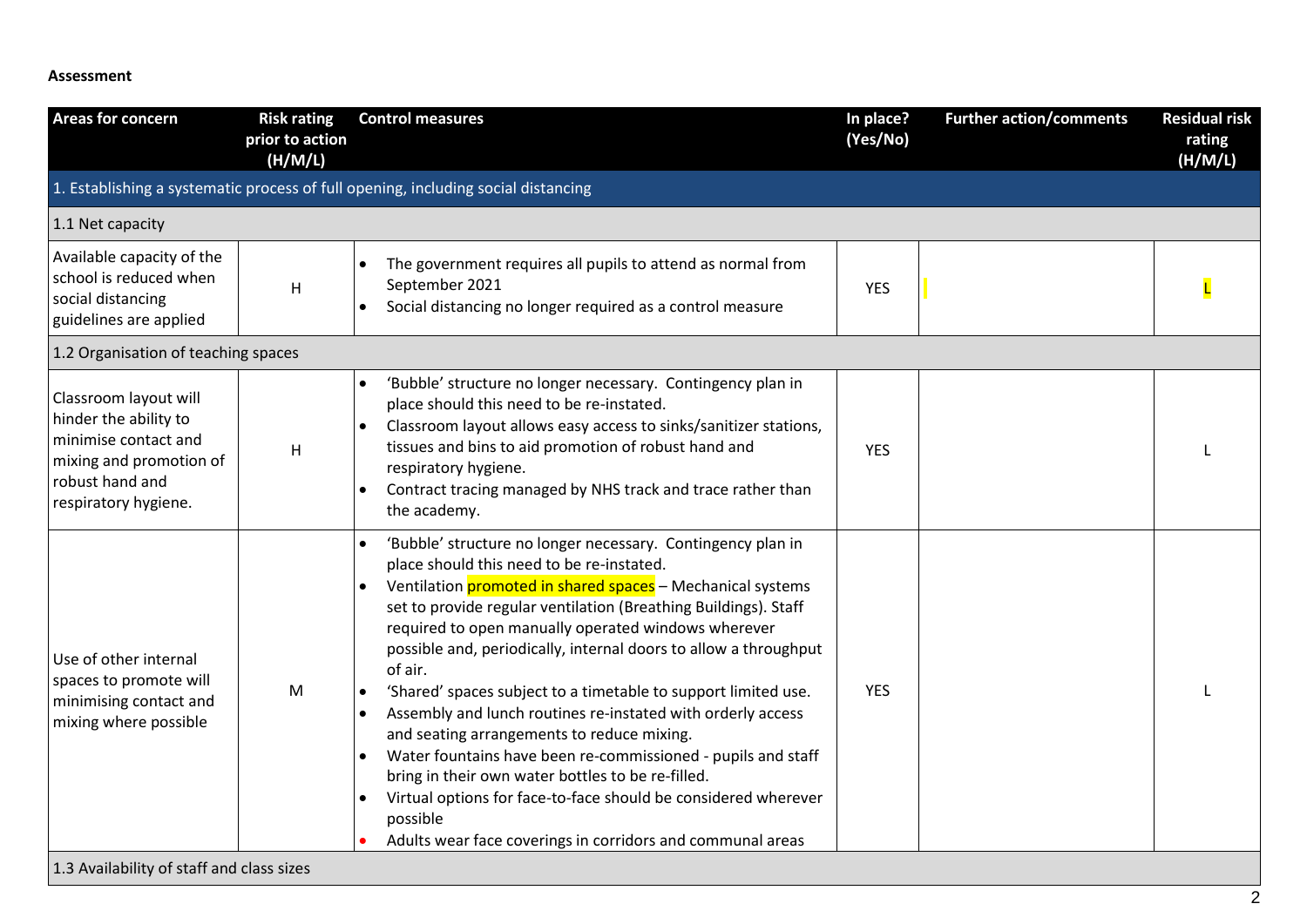| <b>Areas for concern</b>                                                                                                                                                | <b>Risk rating</b> | <b>Control measures</b>                                                                                                                                                                                                                                                                                                                                                                                                                                                                                                                                                                                                                                                                                                                                                                                                                                                                                                                                                                                                                                                                                                                                                                                            | In place? | <b>Further action/comments</b>                                                                                                                      | <b>Residual risk</b> |
|-------------------------------------------------------------------------------------------------------------------------------------------------------------------------|--------------------|--------------------------------------------------------------------------------------------------------------------------------------------------------------------------------------------------------------------------------------------------------------------------------------------------------------------------------------------------------------------------------------------------------------------------------------------------------------------------------------------------------------------------------------------------------------------------------------------------------------------------------------------------------------------------------------------------------------------------------------------------------------------------------------------------------------------------------------------------------------------------------------------------------------------------------------------------------------------------------------------------------------------------------------------------------------------------------------------------------------------------------------------------------------------------------------------------------------------|-----------|-----------------------------------------------------------------------------------------------------------------------------------------------------|----------------------|
|                                                                                                                                                                         | prior to action    |                                                                                                                                                                                                                                                                                                                                                                                                                                                                                                                                                                                                                                                                                                                                                                                                                                                                                                                                                                                                                                                                                                                                                                                                                    | (Yes/No)  |                                                                                                                                                     | rating               |
|                                                                                                                                                                         | (H/M/L)            |                                                                                                                                                                                                                                                                                                                                                                                                                                                                                                                                                                                                                                                                                                                                                                                                                                                                                                                                                                                                                                                                                                                                                                                                                    |           |                                                                                                                                                     | (H/M/L)              |
| The number of staff who<br>are available may be<br>lower than that required<br>to teach classes in school<br>and operate effective<br>home learning (where<br>required) | H                  | The health status and availability of every member of staff is<br>known and is regularly updated so that deployment can be<br>planned, spreadsheet held and regularly reviewed. All school<br>staff are consulted regularly.<br>Twice weekly Lateral Flow testing in place (September 2021) -<br>additional testing routines may be required for possible<br>contacts (currently contacts are requested to take LFT daily for<br>7 days). If a positive result is returned isolation rules begin<br>without the need of a confirmatory PCR test.<br>Full use is made of those staff who may need to self-isolate or<br>shield and are well enough to plan/ support learning.<br>Programme in place to facilitate return to work, i.e., Individual<br>Risk Assessment/ individual interview/discussions and re-<br>integration.<br>Daily monitoring of staffing levels provided to the Government<br>as required.<br>Detailed individual RAs written in line with government/NHS<br>$\bullet$<br>guidance for staff who need them (re: COVID-19), including<br>staff who are pregnant<br>Vaccination status of staff surveyed to enable appropriate<br>$\bullet$<br>measures should they be determined as a contact | YES       | External guidance followed<br>in relation to isolation rules<br>for the Ormicron variant<br>All contacts requested to-<br>take LFT daily for 7 days | M                    |
| 1.4 Prioritising provision                                                                                                                                              |                    |                                                                                                                                                                                                                                                                                                                                                                                                                                                                                                                                                                                                                                                                                                                                                                                                                                                                                                                                                                                                                                                                                                                                                                                                                    |           |                                                                                                                                                     |                      |
| Prioritisation of provision<br>for vulnerable pupils in<br>school                                                                                                       | M                  | Known children with pastoral and SEND are prioritised and staff<br>$\bullet$<br>allocated appropriately.<br>Efforts continue to improve the attendance of vulnerable pupils<br>and those from disadvantaged backgrounds taking into account<br>individual circumstances.<br>Engagement with and effective use of government initiatives to<br>$\bullet$<br>support meeting of pupils' needs.<br>External specialist support will be enabled as usual with<br>additional safety measures in place in line with this Risk<br>Assessment.<br>Child protection and safeguarding policy reviewed as needed to<br>$\bullet$<br>ensure fit for purpose.                                                                                                                                                                                                                                                                                                                                                                                                                                                                                                                                                                   | YES       |                                                                                                                                                     | M                    |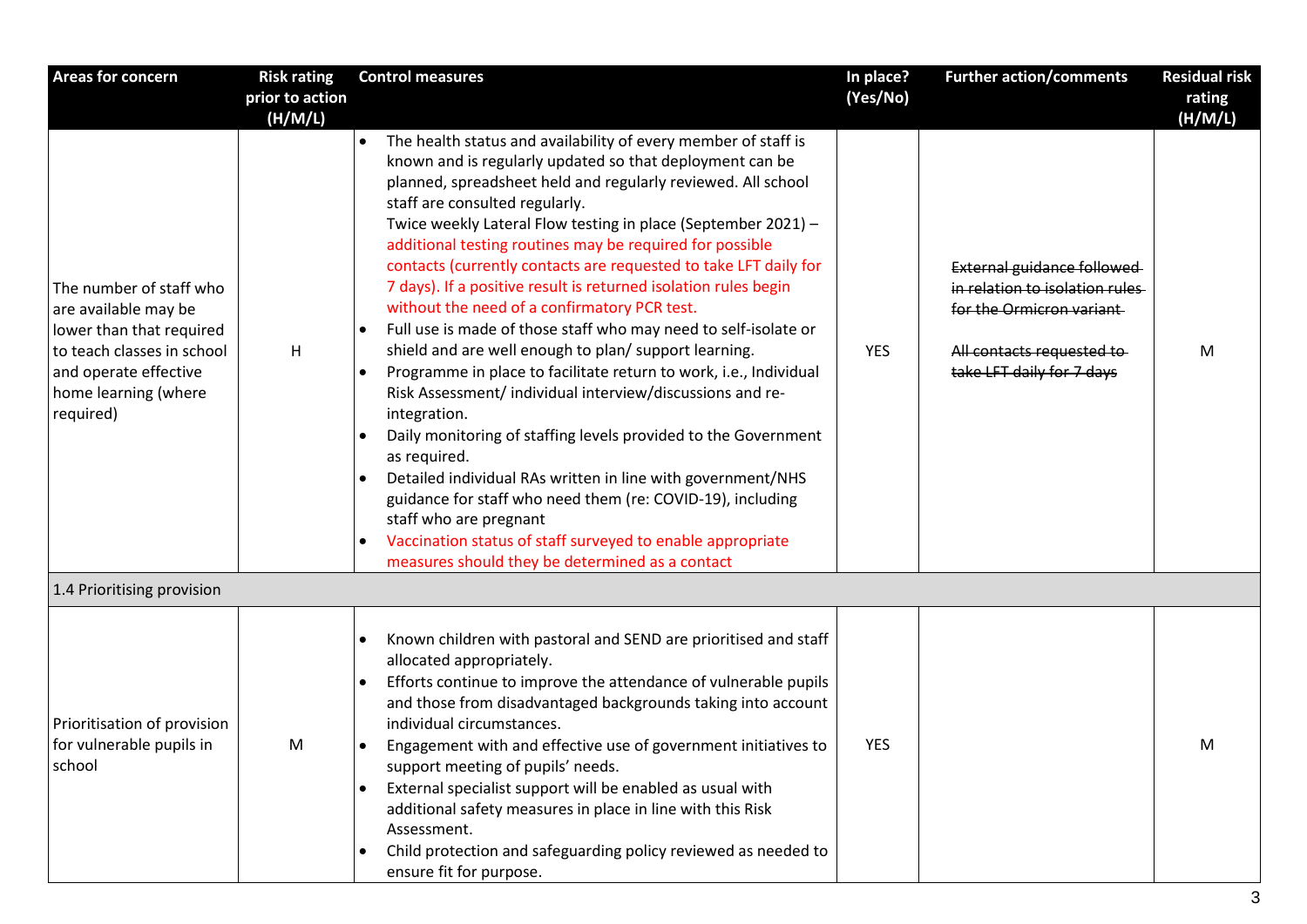| Areas for concern                                                                                                                                  | <b>Risk rating</b><br>prior to action<br>(H/M/L) | <b>Control measures</b>                                                                                                                                                                                                                                                                                                                                                                                                                                          | In place?<br>(Yes/No) | <b>Further action/comments</b> | <b>Residual risk</b><br>rating<br>(H/M/L) |
|----------------------------------------------------------------------------------------------------------------------------------------------------|--------------------------------------------------|------------------------------------------------------------------------------------------------------------------------------------------------------------------------------------------------------------------------------------------------------------------------------------------------------------------------------------------------------------------------------------------------------------------------------------------------------------------|-----------------------|--------------------------------|-------------------------------------------|
|                                                                                                                                                    |                                                  | RAs in place for EHCP children.                                                                                                                                                                                                                                                                                                                                                                                                                                  |                       |                                |                                           |
| 1.5 The school day                                                                                                                                 |                                                  |                                                                                                                                                                                                                                                                                                                                                                                                                                                                  |                       |                                |                                           |
| The start and end of the<br>school day minimise<br>contact and mixing where<br>possible                                                            |                                                  | Restrictions around contact and mixing no longer in place -<br>contingency plan in place should this change.<br>Access plan in place and published on the academy website.<br>The number of entrances and exits used is maximised.<br>$\bullet$<br>Use of allocated entrances/exits to groups are used to reduce<br>numbers and minimise contact.<br>Adults wear face coverings in corridors and communal areas                                                  | <b>YES</b>            |                                |                                           |
| 1.6 Planning movement around the school                                                                                                            |                                                  |                                                                                                                                                                                                                                                                                                                                                                                                                                                                  |                       |                                |                                           |
| Movement around the<br>school hinders the ability<br>to minimise contact and<br>mixing and promotion of<br>robust hand and<br>respiratory hygiene. | M                                                | Restrictions around contact and mixing no longer in place<br>Movement of staff and pupils around school is minimised as<br>much as possible, with staff and pupils staying in classrooms<br>during learning time as much as possible and left only policy<br>continues.<br>Toilets continue to be allocated to classes.<br>Adults wear face coverings in corridors and communal areas                                                                            |                       |                                |                                           |
| 1.7 Curriculum organisation                                                                                                                        |                                                  |                                                                                                                                                                                                                                                                                                                                                                                                                                                                  |                       |                                |                                           |
| Pupils may need<br>additional support upon<br>the full return to school                                                                            | H                                                | Broad and ambitious curriculum continues from September<br>2021.<br>Pupil needs identified through<br>assessment/observation/surveys/discussions/parental feedback<br>to inform teaching and learning.<br>In KS1 and KS2 prioritise identifying gaps and re-establishing<br>good progress taking into account pupil wellbeing.<br>Remote education is integrated into school curriculum planning<br>to support children unable to attend due to COVID-19 reasons | <b>YES</b>            |                                | M                                         |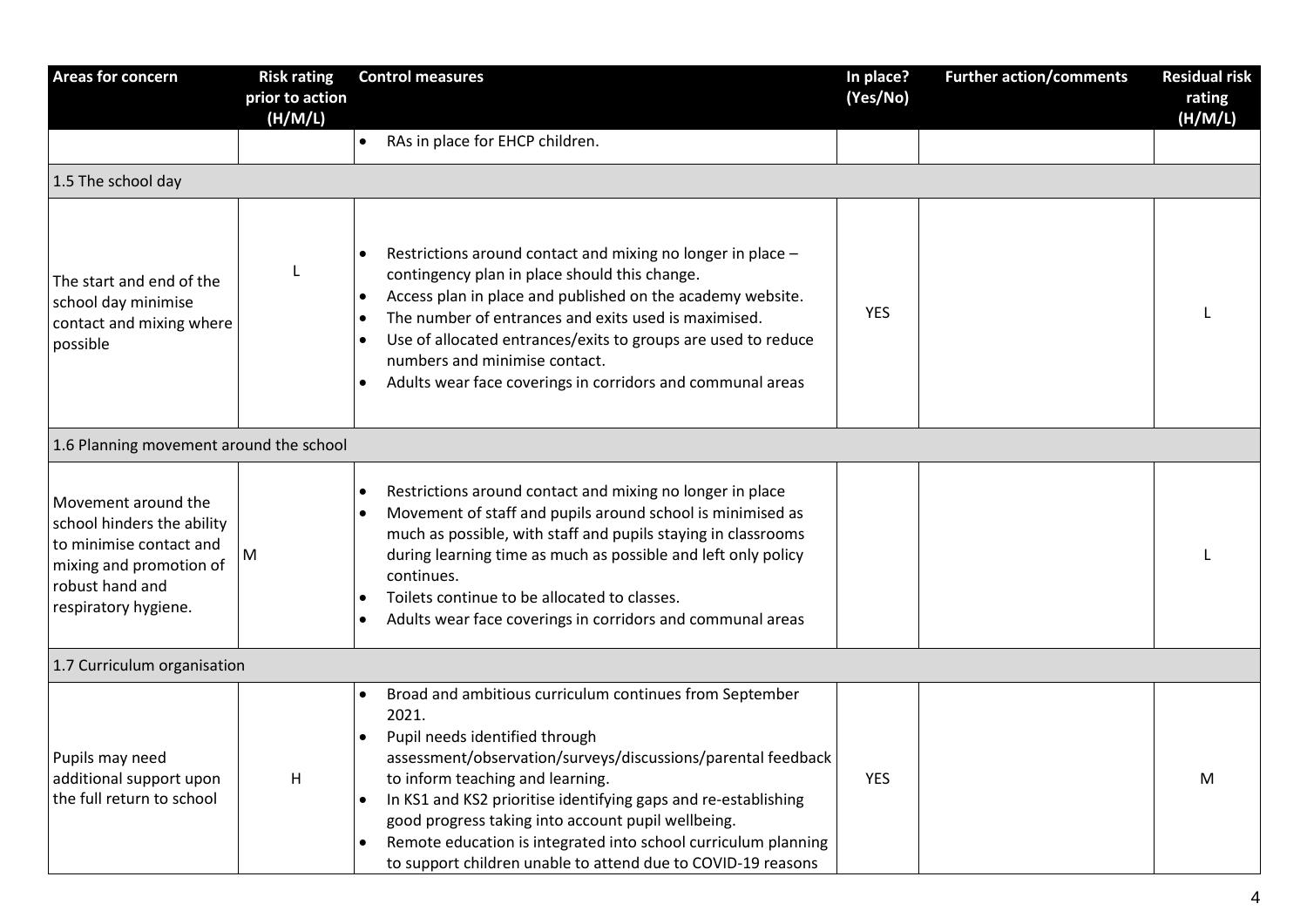| <b>Areas for concern</b>                                                                                                                       | <b>Risk rating</b>         | <b>Control measures</b>                                                                                                                                                                                                                                                                                                                                                                                                                                                                                                           | In place?  | <b>Further action/comments</b>                                                                                                                                                                                                                   | <b>Residual risk</b> |
|------------------------------------------------------------------------------------------------------------------------------------------------|----------------------------|-----------------------------------------------------------------------------------------------------------------------------------------------------------------------------------------------------------------------------------------------------------------------------------------------------------------------------------------------------------------------------------------------------------------------------------------------------------------------------------------------------------------------------------|------------|--------------------------------------------------------------------------------------------------------------------------------------------------------------------------------------------------------------------------------------------------|----------------------|
|                                                                                                                                                | prior to action<br>(H/M/L) |                                                                                                                                                                                                                                                                                                                                                                                                                                                                                                                                   | (Yes/No)   |                                                                                                                                                                                                                                                  | rating<br>(H/M/L)    |
|                                                                                                                                                |                            | and who are well enough to work.<br>Restrictions in relation to sharing of equipment/resources no<br>longer in place; pupils should continue to wash hands before<br>and after use of shared resources.<br>Engagement with and effective use of government initiatives to<br>support meeting of pupils' needs.<br>Curriculum areas previously limited no longer subject to<br>restriction e.g., music, sports however hygiene measures and<br>the need of ventilation remain in place and are followed.                           |            |                                                                                                                                                                                                                                                  |                      |
| 1.8 Staff workspaces                                                                                                                           |                            |                                                                                                                                                                                                                                                                                                                                                                                                                                                                                                                                   |            |                                                                                                                                                                                                                                                  |                      |
| Staff rooms and offices<br>hinder the ability to<br>minimise contact and<br>mixing and promotion of<br>robust hand and<br>respiratory hygiene. | H                          | Restrictions around contact and mixing no longer in place<br>Elements of full PPE* available for staff to use as they feel<br>comfortable and in required circumstances i.e., dealing with<br>someone with COVID-19 symptoms and first aid.<br>Additional cleaning resources available for staff to use.<br>Personal cups/crockery/cutlery continue to be used.<br>Handwash, sanitiser, tissues and bin in place to support robust<br>hand and respiratory hygiene.<br>Adults wear face coverings in corridors and communal areas | <b>YES</b> | *Full PPE = Fluid-resistant surgical face<br>masks (also known as Type IIR)<br>/disposable gloves/ disposable plastic<br>aprons/ eye protection (for example a<br>face visor or goggles)<br>NOTE: CLOTH FACE COVERINGS ARE<br>NOT CLASSED AS PPE |                      |
| 1.9 Managing the school lifecycle                                                                                                              |                            |                                                                                                                                                                                                                                                                                                                                                                                                                                                                                                                                   |            |                                                                                                                                                                                                                                                  |                      |
| Limited progress with the<br>academy calendar due to<br>COVID-19 measures                                                                      | ${\sf M}$                  | Academy calendar drawn considering reduced restrictions and<br>will be revisited in line with any required contingency measures.<br>Remote meetings and training continue to be promoted.                                                                                                                                                                                                                                                                                                                                         | <b>YES</b> |                                                                                                                                                                                                                                                  |                      |
| 1.10 Governance and policy                                                                                                                     |                            |                                                                                                                                                                                                                                                                                                                                                                                                                                                                                                                                   |            |                                                                                                                                                                                                                                                  |                      |
| Governors are not fully<br>informed or involved in<br>making key decisions                                                                     | M                          | Trustees are briefed regularly on the latest government<br>guidance and its implications for the school.<br>Trustees are fully aware of this Risk Assessment and<br>Contingency plan<br>Trustees are advised in relation to covid cases and related<br>issues within the academy                                                                                                                                                                                                                                                  | <b>YES</b> |                                                                                                                                                                                                                                                  |                      |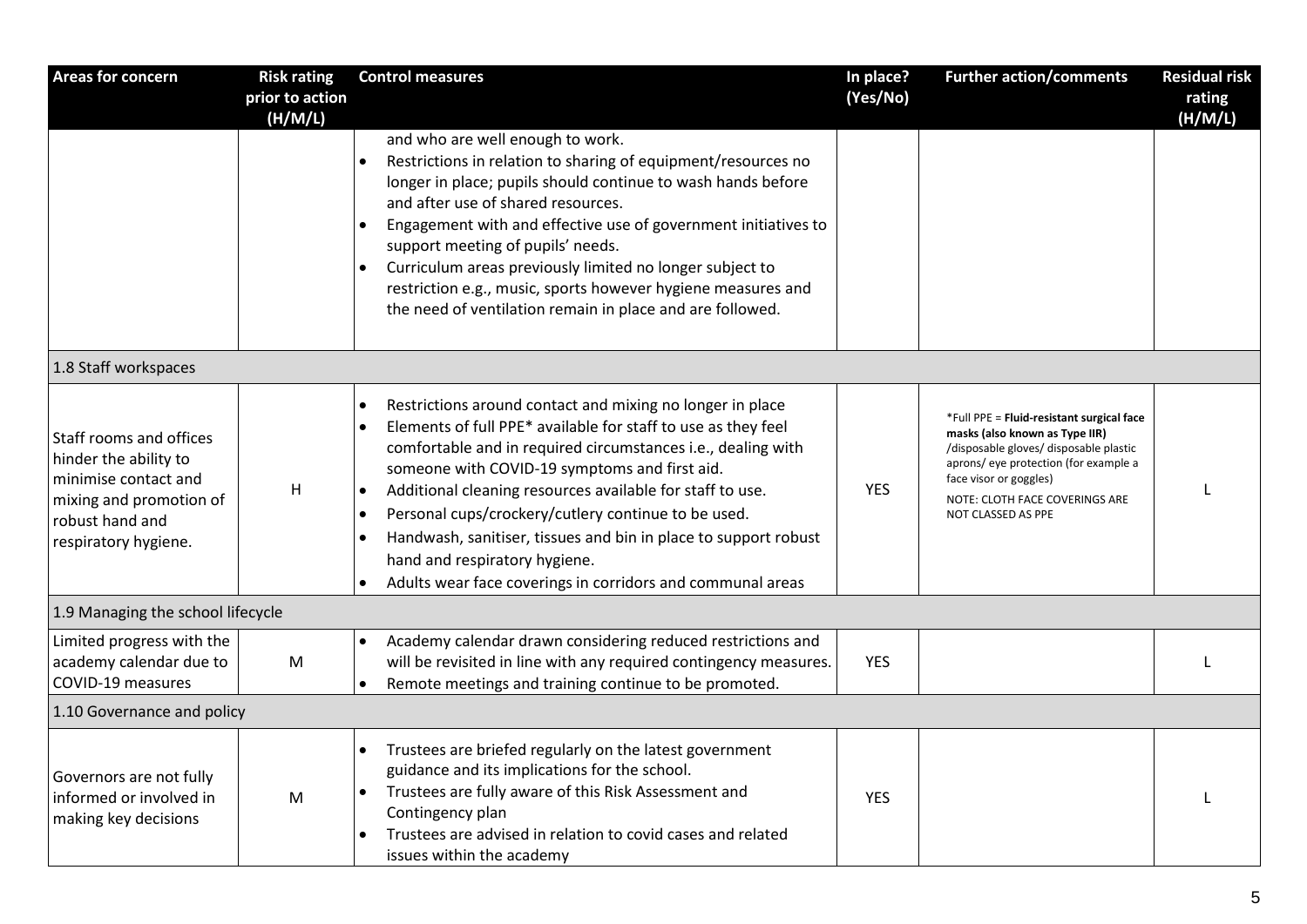| <b>Areas for concern</b>                                                                                                                      | <b>Risk rating</b><br>prior to action<br>(H/M/L) | <b>Control measures</b>                                                                                                                                                                                                                                                                                                                                                                                                                                                                                                               | In place?<br>(Yes/No) | <b>Further action/comments</b> | <b>Residual risk</b><br>rating<br>(H/M/L) |
|-----------------------------------------------------------------------------------------------------------------------------------------------|--------------------------------------------------|---------------------------------------------------------------------------------------------------------------------------------------------------------------------------------------------------------------------------------------------------------------------------------------------------------------------------------------------------------------------------------------------------------------------------------------------------------------------------------------------------------------------------------------|-----------------------|--------------------------------|-------------------------------------------|
|                                                                                                                                               |                                                  | Development of online communication tools to enhance<br>$\bullet$<br>collaboration being used.<br>Full governance timetable in place.<br>$\bullet$                                                                                                                                                                                                                                                                                                                                                                                    |                       |                                |                                           |
| 1.11 Policy review                                                                                                                            |                                                  |                                                                                                                                                                                                                                                                                                                                                                                                                                                                                                                                       |                       |                                |                                           |
| Existing policies not<br>written to address<br>requirements around<br>COVID <sub>19</sub>                                                     | M                                                | Policies reviewed and agreed by GB (where required) in line<br>with the academy planner and government and Public Health<br>England guidance in relation to Infection control and COVID.<br>Relevant policies published to appropriate audiences.<br>$\bullet$<br>Addendums in place where needed<br>$\bullet$                                                                                                                                                                                                                        | <b>YES</b>            |                                |                                           |
| 1.12 Communication strategy                                                                                                                   |                                                  |                                                                                                                                                                                                                                                                                                                                                                                                                                                                                                                                       |                       |                                |                                           |
| Key stakeholders are not<br>fully informed about<br>changes to policies and<br>procedures due to<br>COVID-19, resulting in<br>risks to health | H                                                | Communications strategies (e.g., text, School APP, Website) for<br>the following groups are in place:<br>Staff<br>$\circ$<br>Pupils<br>$\circ$<br>Parents<br>$\circ$<br>Trustees<br>$\circ$<br>Local authority<br>$\circ$<br>Professional associations<br>$\circ$<br>Other partners<br>$\circ$<br>Provision of information in alternative formats to promote<br>access, e.g., video, written, pictorial.<br>Provision of information in line with issue of guidance to ensure<br>information is up to date and to promote engagement. | <b>YES</b>            |                                |                                           |
| 1.13 Staff induction to new routines                                                                                                          |                                                  |                                                                                                                                                                                                                                                                                                                                                                                                                                                                                                                                       |                       |                                |                                           |
| Existing staff are not<br>trained in new<br>procedures, leading to<br>risks to health                                                         | M                                                | A revised staff handbook (further updated in Jan 22) issued to<br>$\bullet$<br>all staff which continues to be reviewed, updated and shared.<br>Contingency plan published.<br>Collective responsibility.<br>٠<br>Weekly staff updates provide information about changes to<br>requirements.                                                                                                                                                                                                                                          | <b>YES</b>            |                                |                                           |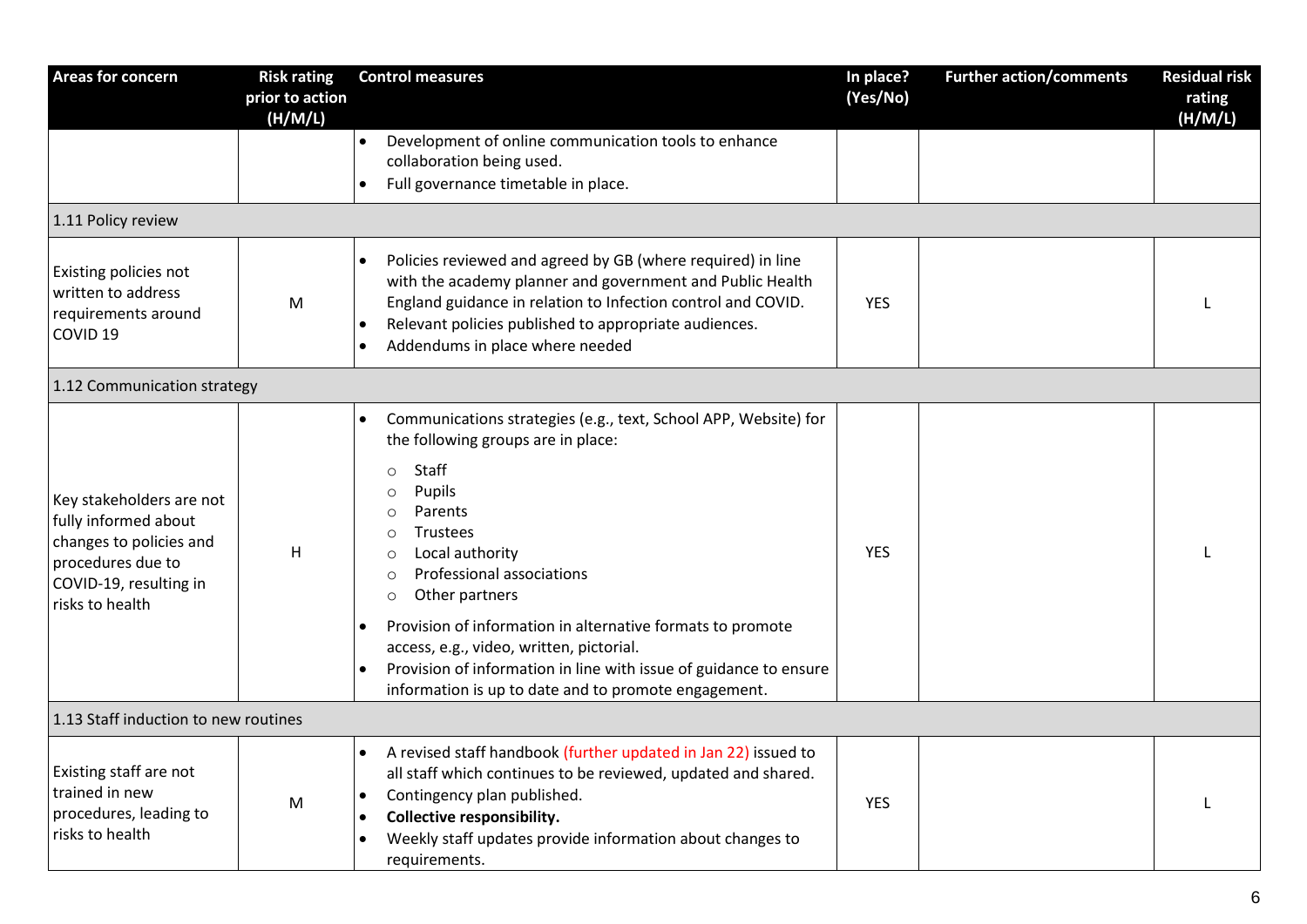| Areas for concern                                                                                                                        | <b>Risk rating</b><br>prior to action<br>(H/M/L) | <b>Control measures</b>                                                                                                                                                                                                                                                                                                                                  | In place?<br>(Yes/No) | <b>Further action/comments</b> | <b>Residual risk</b><br>rating<br>(H/M/L) |
|------------------------------------------------------------------------------------------------------------------------------------------|--------------------------------------------------|----------------------------------------------------------------------------------------------------------------------------------------------------------------------------------------------------------------------------------------------------------------------------------------------------------------------------------------------------------|-----------------------|--------------------------------|-------------------------------------------|
|                                                                                                                                          |                                                  | Staff returning to the academy following absence have an RTW<br>$\bullet$<br>where updates in procedures can be shared and an Individual<br>RA drawn if needed.<br>Vaccination status of staff surveyed to enable appropriate<br>$\bullet$<br>measures should they be determined as a contact                                                            |                       |                                |                                           |
| New school staff are not<br>aware of policies and<br>procedures prior to<br>starting at the school<br>when it reopens                    | M                                                | Induction programmes are in place for all new staff in school<br>$\bullet$<br>prior to them starting.<br>The revised staff handbook is issued to all new staff prior to<br>$\bullet$<br>them starting.<br>Visits prior to opening.<br>$\bullet$<br>Direct communication line with SLT/Line Managers.<br>$\bullet$                                        | <b>YES</b>            |                                |                                           |
| 1.14 Free school meals                                                                                                                   |                                                  |                                                                                                                                                                                                                                                                                                                                                          |                       |                                |                                           |
| Pupils eligible for free<br>school meals do not<br>continue to receive FSM<br>on the days that they are<br>not in school due to<br>COVID | M                                                | The school office to manage FSM requirements for any eligible<br>$\bullet$<br>pupils who cannot be on-site due to reasons related to COVID-<br>19.                                                                                                                                                                                                       | <b>YES</b>            |                                |                                           |
| 1.15 Risk assessments                                                                                                                    |                                                  |                                                                                                                                                                                                                                                                                                                                                          |                       |                                |                                           |
| Risks are not<br>comprehensively<br>assessed in every area of<br>the school in light of<br>COVID-19                                      | H                                                | Risk assessments are updated or undertaken and mitigation<br>$\bullet$<br>strategies are put in place and communicated to stakeholders.<br>Risk assessments for individual children will be carried out in<br>$\bullet$<br>liaison with parents/carers as appropriate.<br>Ongoing reviews linked to government and/or Public Health<br>England guidance. | ongoing               |                                | M                                         |
|                                                                                                                                          |                                                  | 2. Investing in safety equipment and health and safety arrangements to limit the spread of COVID-19                                                                                                                                                                                                                                                      |                       |                                |                                           |
| 2.1 Cleaning                                                                                                                             |                                                  |                                                                                                                                                                                                                                                                                                                                                          |                       |                                |                                           |
| Cleaning capacity is<br>reduced so that an initial                                                                                       | Н                                                | A deep cleaning strategy is no longer required. Touch surface<br>$\bullet$<br>cleaning to remain and additional resources still provided to<br>staff to support robust hygiene measures.                                                                                                                                                                 | <b>YES</b>            |                                | L                                         |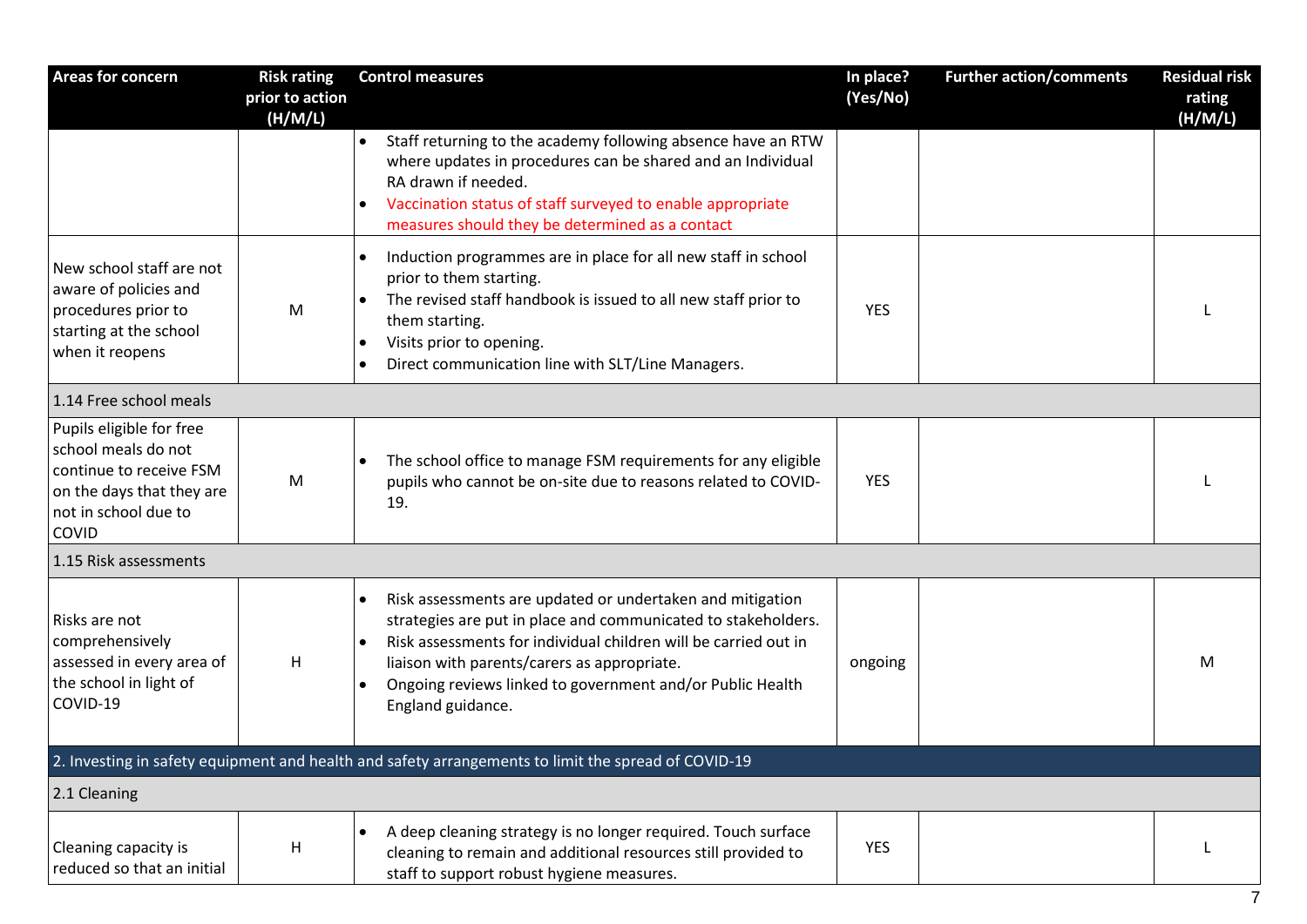| <b>Areas for concern</b>                                                                                                                   | <b>Risk rating</b>         | <b>Control measures</b>                                                                                                                                                                                                                                                                                                                                                                                                                                                                                                                                                                                                                                                                                                                                                                                                                                      | In place?  | <b>Further action/comments</b> | <b>Residual risk</b> |
|--------------------------------------------------------------------------------------------------------------------------------------------|----------------------------|--------------------------------------------------------------------------------------------------------------------------------------------------------------------------------------------------------------------------------------------------------------------------------------------------------------------------------------------------------------------------------------------------------------------------------------------------------------------------------------------------------------------------------------------------------------------------------------------------------------------------------------------------------------------------------------------------------------------------------------------------------------------------------------------------------------------------------------------------------------|------------|--------------------------------|----------------------|
|                                                                                                                                            | prior to action<br>(H/M/L) |                                                                                                                                                                                                                                                                                                                                                                                                                                                                                                                                                                                                                                                                                                                                                                                                                                                              | (Yes/No)   |                                | rating<br>(H/M/L)    |
| deep-clean and ongoing<br>cleaning of surfaces are<br>not undertaken to the<br>standards required                                          |                            | Contingency plan in place should measures need to be<br>increased.<br>Specific cleaning regimes followed when a case suspected.                                                                                                                                                                                                                                                                                                                                                                                                                                                                                                                                                                                                                                                                                                                              |            |                                |                      |
| 2.2 Hygiene and handwashing                                                                                                                |                            |                                                                                                                                                                                                                                                                                                                                                                                                                                                                                                                                                                                                                                                                                                                                                                                                                                                              |            |                                |                      |
| Inadequate supplies of<br>soap and hand sanitiser<br>mean that pupils and<br>staff do not wash their<br>hands with sufficient<br>frequency | H                          | Sufficient handwashing facilities and sanitiser dispensers within<br>$\bullet$<br>the academy at key entry and exit points in addition to the sink,<br>water and soap and sanitiser in every classroom.<br>Monitoring arrangements are in place to ensure that supplies of<br>soap, hand towels and sanitiser are maintained throughout the<br>day by way of daily checks.<br>Children are taught how to apply sanitiser safely and are<br>supervised in line with age and need.<br>All sanitisers are 70%+ alcohol<br>$\bullet$<br>Stairwell toilets to be used when children outside.<br>$\bullet$<br>Portable sanitiser for extended time in external areas. Staff<br>$\bullet$<br>advised to keep portable sanitiser out of reach of children.<br>Where children/staff bring in own sanitiser requested to be<br>70%+ alcohol and for personal use only. | <b>YES</b> |                                |                      |
| Pupils forget to wash<br>their hands regularly and<br>frequently                                                                           | H                          | Staff training includes the need to remind pupils of the need to<br>wash their hands regularly and frequently with warm water and<br>soap and not to touch their faces.<br>Posters to reinforce the need to wash hands regularly and<br>frequently.<br>Staff modelling and promoting hand washing using the<br>guidelines provided (e.g., E BUG).                                                                                                                                                                                                                                                                                                                                                                                                                                                                                                            | <b>YES</b> |                                | M                    |
| Staff and pupils do not<br>have good respiratory<br>hygiene                                                                                |                            | Staff training includes the need to remind pupils of the need to<br>promote the catch it, bin it, kill it' approach.<br>Posters to reinforce the catch it, bin it, kill it' approach in place.<br>$\bullet$<br>Tissues provided in all classrooms and shared areas.<br>$\bullet$<br>Lidded bins in all classrooms and some toilets.<br>$\bullet$                                                                                                                                                                                                                                                                                                                                                                                                                                                                                                             |            |                                |                      |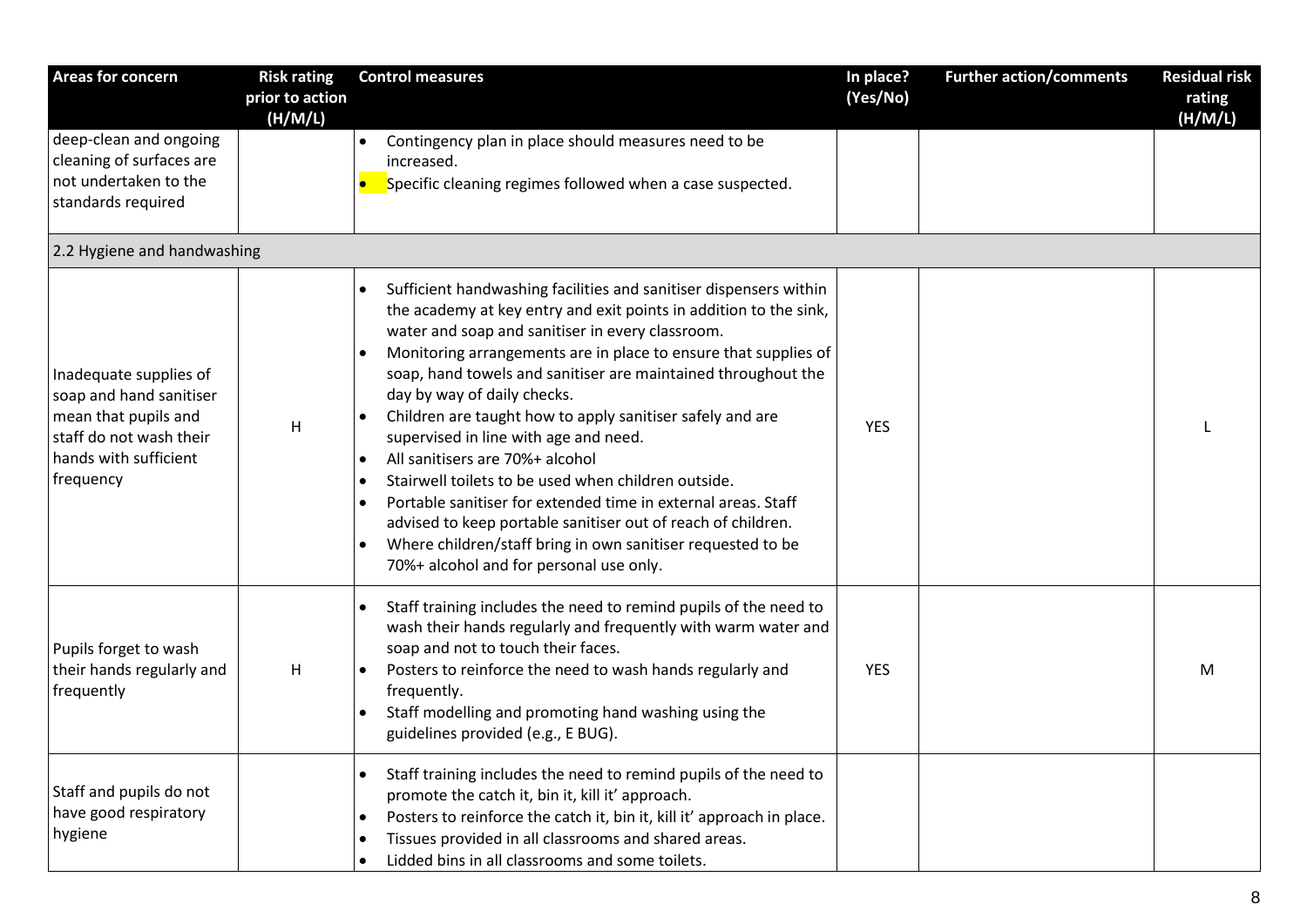| <b>Areas for concern</b>                                                                                                                                | <b>Risk rating</b><br>prior to action<br>(H/M/L) | <b>Control measures</b>                                                                                                                                                                                                                                                                                                                                                                                                                                                                                                                                                                                                                                                                                                                                          | In place?<br>(Yes/No) | <b>Further action/comments</b>                                                                  | <b>Residual risk</b><br>rating<br>(H/M/L) |
|---------------------------------------------------------------------------------------------------------------------------------------------------------|--------------------------------------------------|------------------------------------------------------------------------------------------------------------------------------------------------------------------------------------------------------------------------------------------------------------------------------------------------------------------------------------------------------------------------------------------------------------------------------------------------------------------------------------------------------------------------------------------------------------------------------------------------------------------------------------------------------------------------------------------------------------------------------------------------------------------|-----------------------|-------------------------------------------------------------------------------------------------|-------------------------------------------|
|                                                                                                                                                         |                                                  | Staff modelling and promoting good respiratory hygiene using<br>$\bullet$<br>the guidelines provided (e.g., E BUG).<br>Adults wear face coverings in corridors and communal areas                                                                                                                                                                                                                                                                                                                                                                                                                                                                                                                                                                                |                       |                                                                                                 |                                           |
| 2.3 Clothing/fabric                                                                                                                                     |                                                  |                                                                                                                                                                                                                                                                                                                                                                                                                                                                                                                                                                                                                                                                                                                                                                  |                       |                                                                                                 |                                           |
| The use of fabric items<br>may increase the risk of<br>the virus spreading                                                                              | M                                                | Restrictions around use of resources no longer in place.<br>$\bullet$<br>Promotion of regular washing of items continues.<br>$\bullet$<br>Contingency plan in place should a review be required.                                                                                                                                                                                                                                                                                                                                                                                                                                                                                                                                                                 | <b>YES</b>            |                                                                                                 |                                           |
| 2.4 Self-isolation, managing symptoms and testing                                                                                                       |                                                  |                                                                                                                                                                                                                                                                                                                                                                                                                                                                                                                                                                                                                                                                                                                                                                  |                       |                                                                                                 |                                           |
| Promotion of testing is<br>not used effectively to<br>help manage staffing<br>levels and support staff<br>wellbeing                                     | M                                                | Lateral flow testing undertaken by participating staff twice a<br>$\bullet$<br>week 3-4 days apart. If a positive result is returned isolation<br>rules begin without the need of a confirmatory PCR test.<br>Limited supply of PCR testing kits on site (provided by the<br>government).<br>Confirmatory PCR tests required following any positive LFT test<br>$\bullet$<br>results - a negative PCR taken within 2 days of a positive LFT<br>overrides the self-test result.<br>Staff with symptoms must isolate and obtain a PCR test.<br>Test and trace managed by NHS.<br>$\bullet$<br>All contacts requested to take LFT daily for 7 days<br>Vaccination status of staff surveyed to enable appropriate<br>measures should they be determined as a contact | <b>YES</b>            | External guidance followed<br>in relation to isolation rules<br>for the Ormicron variant-       |                                           |
| Infection transmission<br>within school due to<br>staff/pupils (or members<br>of their household)<br>displaying symptoms or<br>who need to self-isolate | H                                                | Robust collection and monitoring of absence data, including<br>tracking return to school dates, is in place.<br>Procedures are in place to deal with any pupil or staff displaying<br>$\bullet$<br>symptoms at school, including updated isolation plans (internal<br>and external). Government and Public Health England advice<br>and guidance inform this.<br>Pupils, parents and staff are made aware of what steps to take<br>if they, or any member of their household displays symptoms<br>and particularly the requirement to stay at home.                                                                                                                                                                                                              | YES                   | <b>External guidance followed</b><br>in relation to isolation rules<br>for the Ormicron variant | M                                         |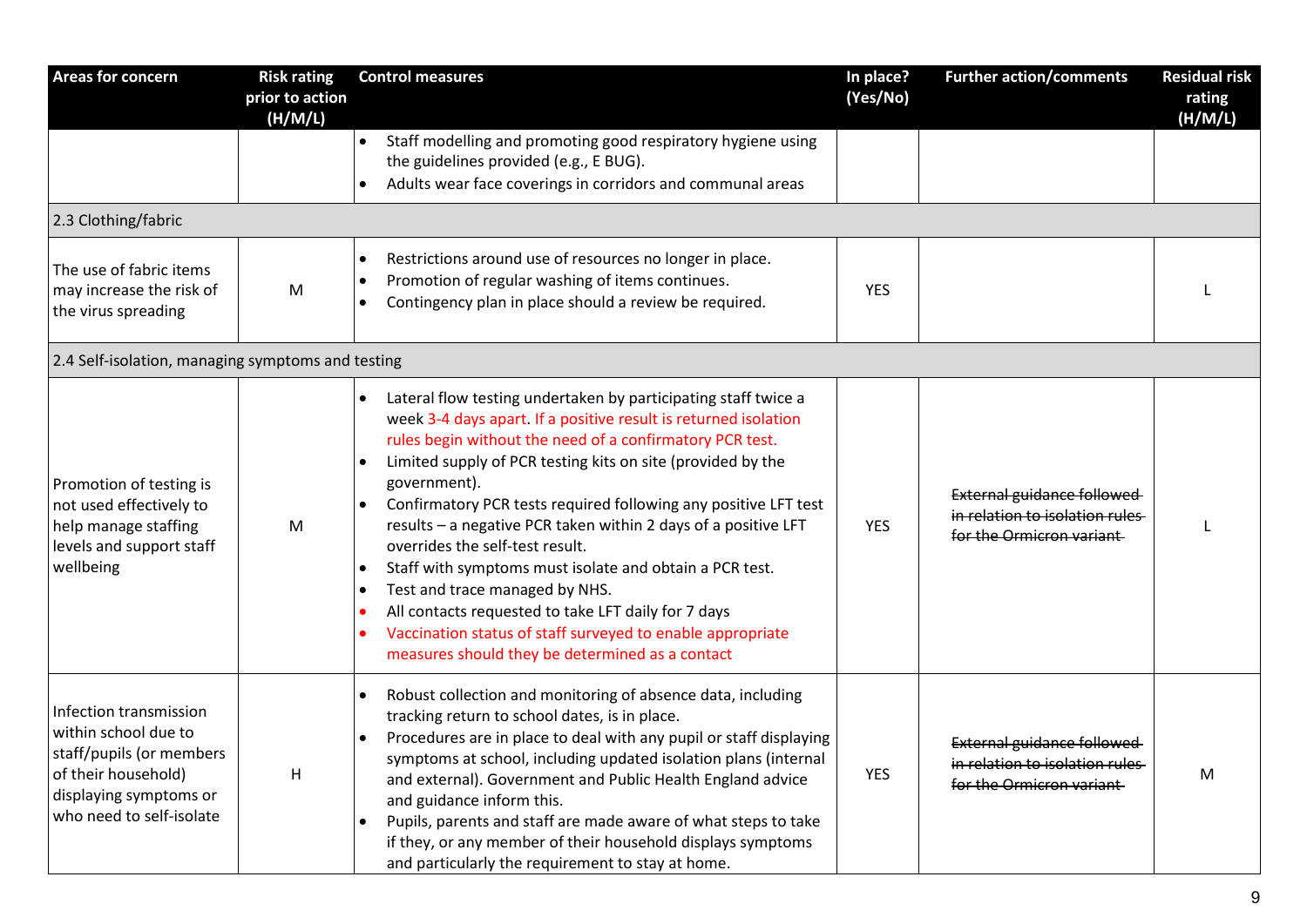| <b>Areas for concern</b>                                                                                                                                                   | <b>Risk rating</b>         | <b>Control measures</b>                                                                                                                                                                                                                                                                                                                                                                                                                                                                                                                                                                                                                                                                                                                                          | In place? | <b>Further action/comments</b>                                                                                                                                                                                                                                                                | <b>Residual risk</b> |
|----------------------------------------------------------------------------------------------------------------------------------------------------------------------------|----------------------------|------------------------------------------------------------------------------------------------------------------------------------------------------------------------------------------------------------------------------------------------------------------------------------------------------------------------------------------------------------------------------------------------------------------------------------------------------------------------------------------------------------------------------------------------------------------------------------------------------------------------------------------------------------------------------------------------------------------------------------------------------------------|-----------|-----------------------------------------------------------------------------------------------------------------------------------------------------------------------------------------------------------------------------------------------------------------------------------------------|----------------------|
|                                                                                                                                                                            | prior to action<br>(H/M/L) |                                                                                                                                                                                                                                                                                                                                                                                                                                                                                                                                                                                                                                                                                                                                                                  | (Yes/No)  |                                                                                                                                                                                                                                                                                               | rating<br>(H/M/L)    |
|                                                                                                                                                                            |                            | Pupils, parents and staff are made aware of the need to<br>$\bullet$<br>consult advice upon quarantine following travel abroad.<br>Pupils are encouraged to tell an adult if they feel unwell.<br>$\bullet$<br>Detailed records of any reported COVID-19 symptoms in staff or<br>pupils is held by the academy.<br>Home School Agreement includes this information and request<br>for parents to monitor pupil health.<br>Vaccination status of staff surveyed to enable appropriate<br>$\bullet$<br>measures should they be determined as a contact                                                                                                                                                                                                             |           |                                                                                                                                                                                                                                                                                               |                      |
| Staff, pupils and parents<br>are not aware of the<br>school's procedures<br>(including on self-<br>isolation and testing)<br>should anyone display<br>symptoms of COVID-19 | M                          | Staff, pupils and parents have been provided with clear<br>communications informing them of current government<br>guidance on the actions to take should anyone display<br>symptoms of COVID-19 and how this will be implemented in the<br>school.<br>Any updates or changes to this guidance are communicated in a<br>timely and effective way to all stakeholders.<br>Home School Agreement includes this information and request<br>for parents to monitor pupil health.<br>Vaccination status of staff surveyed to enable appropriate<br>measures should they be determined as a contact                                                                                                                                                                     | Yes       | External guidance followed<br>in relation to isolation rules<br>for the Ormicron variant                                                                                                                                                                                                      |                      |
| Staff, pupils and parents<br>are not aware of the<br>school's procedures<br>should there be a<br>confirmed case of COVID-<br>19 in the school                              | M                          | Senior staff ensure they are up to date with the latest guidance<br>on how to manage a confirmed case of COVID-19 and seek<br>advice from the Local Authority and Public Health England<br>accordingly.<br>Senior staff ensure they are up to date with the latest guidance<br>$\bullet$<br>on how to contain an outbreak of COVID-19 and seek advice<br>from the Local Authority and Public Health England accordingly.<br>A contingency plan is in place to manage any outbreak.<br>Staff and parents will be provided with clear communications<br>informing them of the procedures following a confirmed case if<br>we are advised to do so (Track and Trace now undertaken by<br>the NHS).<br>Links to government guidance have been published to staff and | Yes       | External guidance followed<br>in relation to isolation rules<br>for the Ormicron variant<br>self-isolation may now end<br>after 7 days, following 2<br>negative LFD (lateral flow<br>device) tests taken 24 hours<br>apart. The first LFD test<br>should not be taken before<br>the sixth day |                      |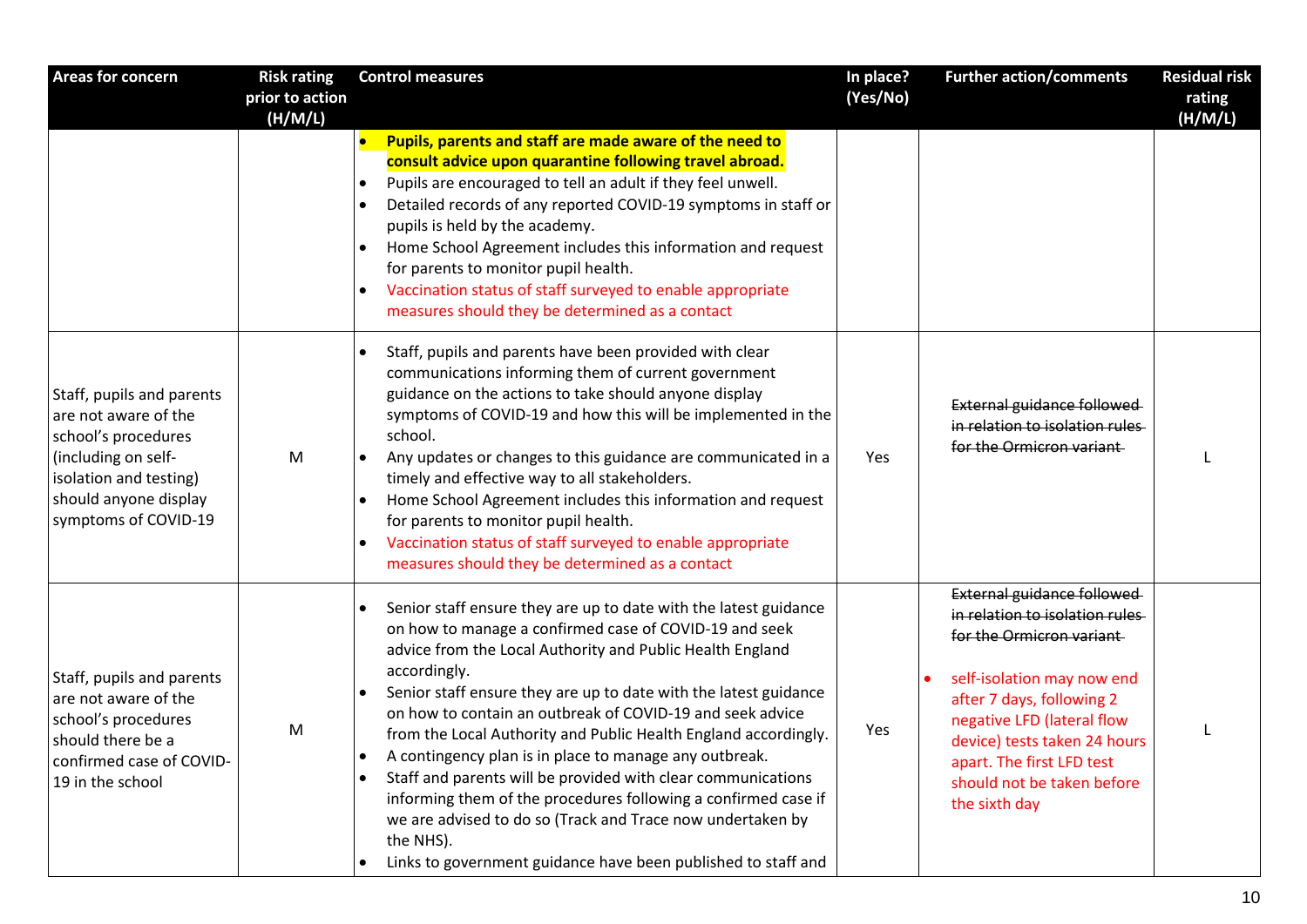| <b>Areas for concern</b>                                                                                                         | <b>Risk rating</b>         | <b>Control measures</b>                                                                                                                                                                                                                                                                                                                                                                                                                                                                                                                                                                                                                                                                                                                                                                                                                           | In place? | <b>Further action/comments</b> | <b>Residual risk</b> |
|----------------------------------------------------------------------------------------------------------------------------------|----------------------------|---------------------------------------------------------------------------------------------------------------------------------------------------------------------------------------------------------------------------------------------------------------------------------------------------------------------------------------------------------------------------------------------------------------------------------------------------------------------------------------------------------------------------------------------------------------------------------------------------------------------------------------------------------------------------------------------------------------------------------------------------------------------------------------------------------------------------------------------------|-----------|--------------------------------|----------------------|
|                                                                                                                                  | prior to action<br>(H/M/L) |                                                                                                                                                                                                                                                                                                                                                                                                                                                                                                                                                                                                                                                                                                                                                                                                                                                   | (Yes/No)  |                                | rating<br>(H/M/L)    |
|                                                                                                                                  |                            | families using the academy website.<br>Any updates or changes to this guidance are communicated in a<br>$\bullet$<br>timely and effective way to all stakeholders.<br>Confirmatory PCR tests required following any positive LFT test<br>$\bullet$<br>results - a negative PCR taken within 2 days of a positive LFT<br>overrides the self-test result.<br>Contacts requested to take LFT daily for 7 days<br>$\bullet$<br>Staff required to self-isolate sent an email outlining<br>expectations and links to key information. Upon return a RTW<br>interview is undertaken<br>Vaccination status of staff surveyed to enable appropriate<br>measures should they be determined as a contact                                                                                                                                                     |           |                                |                      |
| 2.5 First Aid/Designated Safeguarding Leads                                                                                      |                            |                                                                                                                                                                                                                                                                                                                                                                                                                                                                                                                                                                                                                                                                                                                                                                                                                                                   |           |                                |                      |
| The lack of availability of<br>designated First Aiders<br>and Designated<br>Safeguarding Leads puts<br>children's safety at risk | $\sf H$                    | Sufficient First Aid trained staff in place within the academy<br>within each designated area.<br>A safeguarding lead on call at all times.<br>$\bullet$                                                                                                                                                                                                                                                                                                                                                                                                                                                                                                                                                                                                                                                                                          | Yes       |                                |                      |
| 2.6 Medical Provision                                                                                                            |                            |                                                                                                                                                                                                                                                                                                                                                                                                                                                                                                                                                                                                                                                                                                                                                                                                                                                   |           |                                |                      |
| Medical rooms are not<br>adequately equipped or<br>configured to maintain<br>infection control                                   | H                          | The corridor area in each phase has an allocated space for<br>$\bullet$<br>minor first aid treatment (Non COVID 19).<br>In an emergency situation, the designated medical room and<br>$\bullet$<br>full PPE* is available.<br>Any individual who displays COVID 19 symptoms to be<br>$\bullet$<br>evacuated through the designated external door and to remain<br>outside or isolated in a well-ventilated room in the academy if<br>this is not possible until they leave the site.<br>Any unwell individual will be accompanied by an adult (social<br>distancing will be observed and a mask/gloves worn as<br>appropriate).<br>Procedures are in place for designated first aid areas and<br>$\bullet$<br>designated medical room to be cleaned after each use.<br>Medicines to be administered in line with the medical policy.<br>$\bullet$ | Yes       |                                | M                    |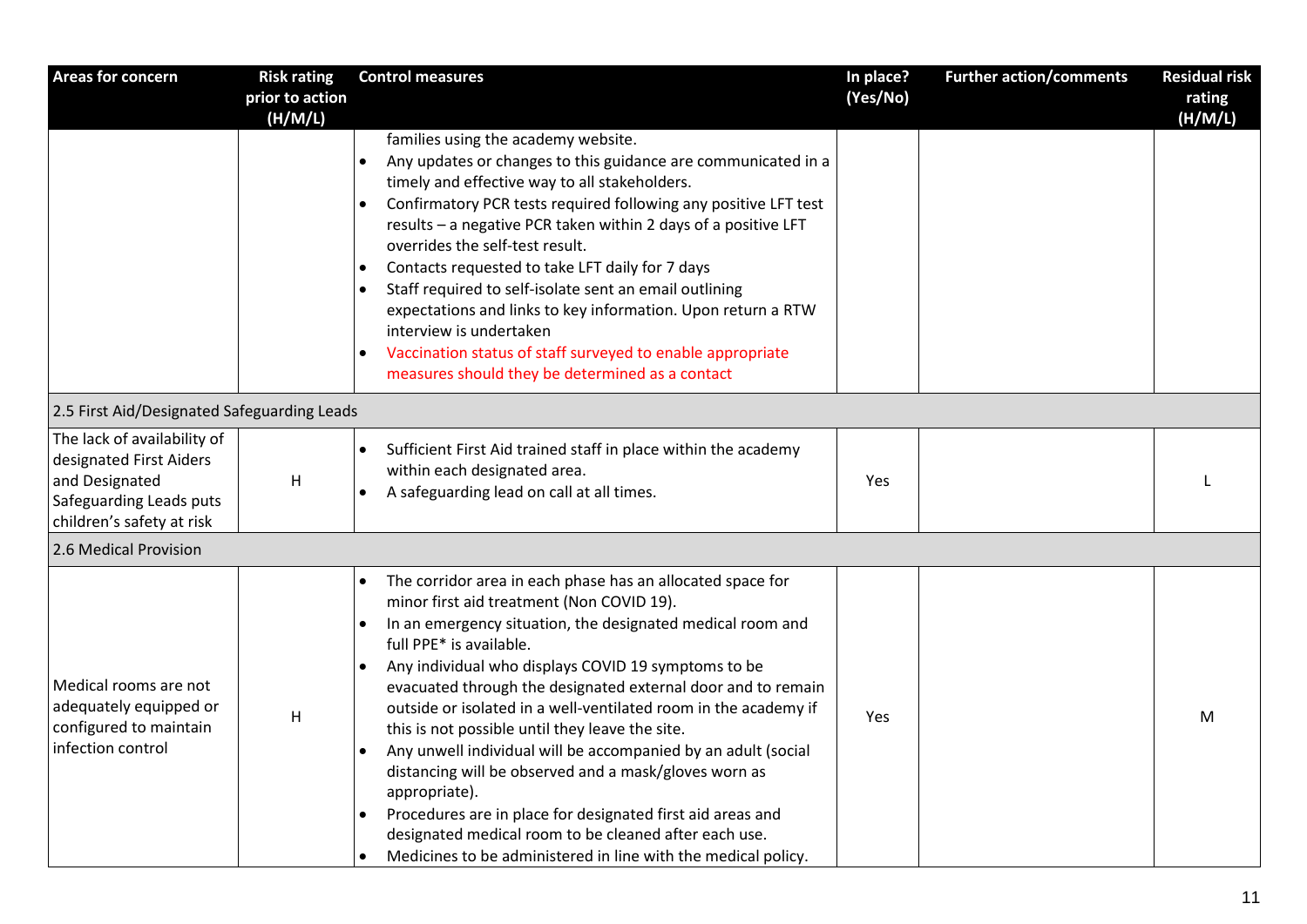| <b>Areas for concern</b>                                                                                                | <b>Risk rating</b><br>prior to action<br>(H/M/L) | <b>Control measures</b>                                                                                                                                                                                                                                                                                                                                   | In place?<br>(Yes/No) | <b>Further action/comments</b> | <b>Residual risk</b><br>rating<br>(H/M/L) |
|-------------------------------------------------------------------------------------------------------------------------|--------------------------------------------------|-----------------------------------------------------------------------------------------------------------------------------------------------------------------------------------------------------------------------------------------------------------------------------------------------------------------------------------------------------------|-----------------------|--------------------------------|-------------------------------------------|
|                                                                                                                         |                                                  | Routine immunisations (e.g., Flu spray) planned in consultation<br>$\bullet$<br>with medical experts and public Health England.<br>Bump note routine continues (i.e., physical bump notes sent<br>$\bullet$<br>home with pupil).                                                                                                                          |                       |                                |                                           |
| 2.7 Communication with parents                                                                                          |                                                  |                                                                                                                                                                                                                                                                                                                                                           |                       |                                |                                           |
| Parents and carers are<br>not fully informed of the<br>health and safety<br>requirements                                | H                                                | As part of the overall communications strategy, parents are<br>$\bullet$<br>kept up to date with information, guidance and the school's<br>expectations on a regular basis via the academy communication<br>tools e.g., APP, text and the school's website.<br>Parent information provided via the website (e.g. Q&A).<br>Home-school agreement in place. | <b>YES</b>            |                                |                                           |
| Parents and carers may<br>not fully understand their<br>responsibilities should a<br>child show symptoms of<br>COVID-19 | H                                                | Key messages in line with government guidance are reinforced<br>on a regular basis via APP, text and the school's website.<br>Home-school agreement in place.<br>$\bullet$                                                                                                                                                                                | <b>YES</b>            |                                |                                           |
| 2.8 Personal Protective Equipment (PPE)                                                                                 |                                                  |                                                                                                                                                                                                                                                                                                                                                           |                       |                                |                                           |
| Provision of elements of<br>and full PPE* for staff<br>where required is not in<br>line with government<br>guidelines   | H                                                | Adults wear face coverings in corridors and communal areas<br>$\bullet$<br>Staff are reminded that wearing of gloves is not a substitute for<br>$\bullet$<br>good handwashing.<br>PPE* should be worn when working with an adult/child with<br>symptoms of COVID or in first aid situations.<br>Ventilation is promoted within the academy                | <b>YES</b>            |                                |                                           |
| Provision of face masks<br>for pupils where required<br>is not in line with<br>government guidelines                    | H                                                | The use of face masks for children is not necessary.<br>$\bullet$<br>Pupils who wear masks on the journey to and from school must<br>$\bullet$<br>follow the process for wearing and removing masks safely.<br>Where a pupil and their family opt to wear a mask, the<br>academy will support this decision.                                              | <b>YES</b>            |                                |                                           |
| 3. Maximising social distancing measures                                                                                |                                                  |                                                                                                                                                                                                                                                                                                                                                           |                       |                                |                                           |
| 3.1 Pupil behaviour                                                                                                     |                                                  |                                                                                                                                                                                                                                                                                                                                                           |                       |                                |                                           |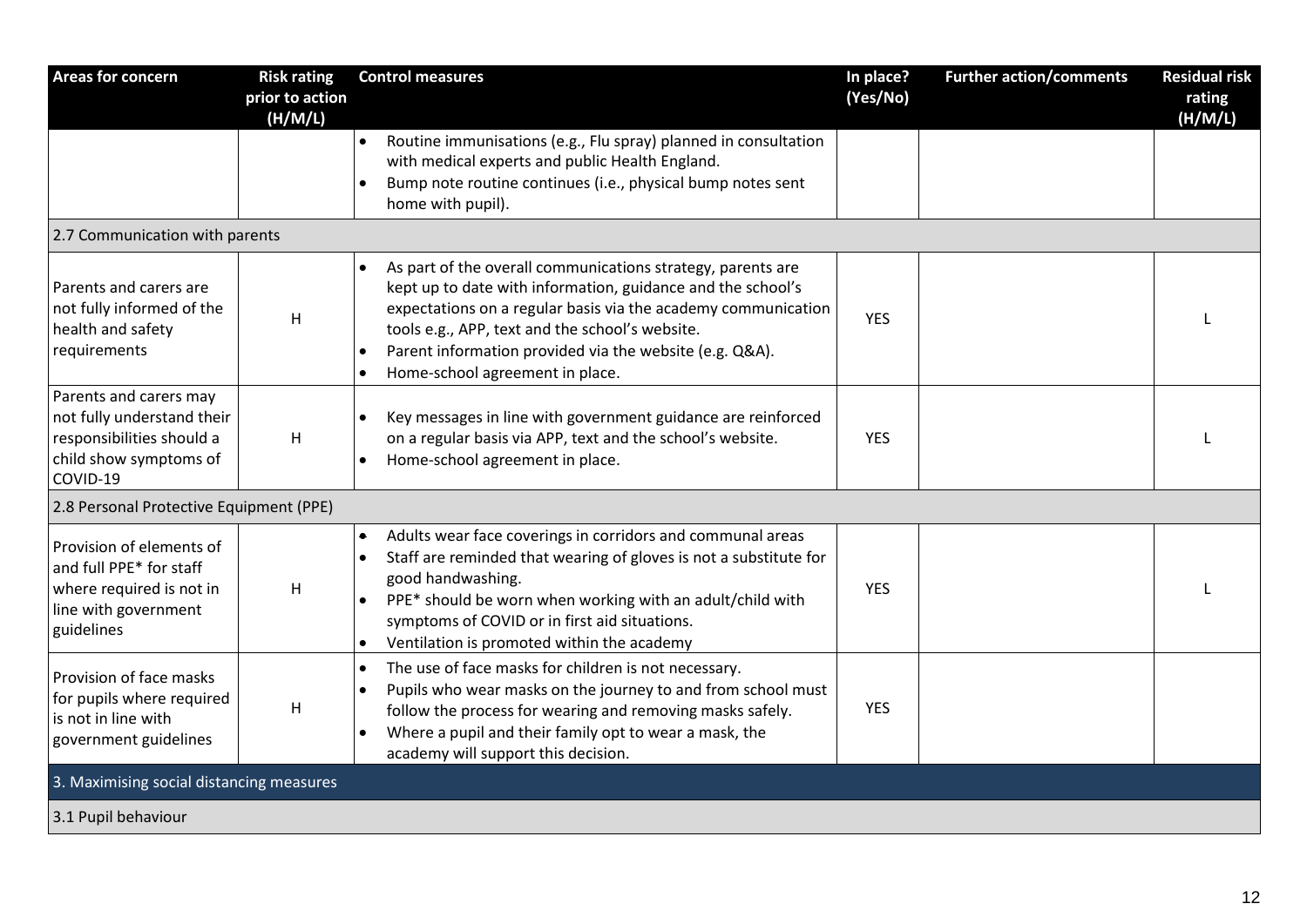| Areas for concern                                                                                                                                                   | <b>Risk rating</b>         | <b>Control measures</b>                                                                                                                                                                                                                                                                                                                                                                                                                                                                                                                                                                                                                                                                                                                                                                                                                                                                                                                                                                                                                             | In place?  | <b>Further action/comments</b> | <b>Residual risk</b> |
|---------------------------------------------------------------------------------------------------------------------------------------------------------------------|----------------------------|-----------------------------------------------------------------------------------------------------------------------------------------------------------------------------------------------------------------------------------------------------------------------------------------------------------------------------------------------------------------------------------------------------------------------------------------------------------------------------------------------------------------------------------------------------------------------------------------------------------------------------------------------------------------------------------------------------------------------------------------------------------------------------------------------------------------------------------------------------------------------------------------------------------------------------------------------------------------------------------------------------------------------------------------------------|------------|--------------------------------|----------------------|
|                                                                                                                                                                     | prior to action<br>(H/M/L) |                                                                                                                                                                                                                                                                                                                                                                                                                                                                                                                                                                                                                                                                                                                                                                                                                                                                                                                                                                                                                                                     | (Yes/No)   |                                | rating<br>(H/M/L)    |
| Pupils' behaviour on<br>return to school does not<br>comply with systems to<br>minimise contact and<br>mixing and promote<br>robust hand and<br>respiratory hygiene | H                          | Promotion of staff to support pupils to follow the guidelines<br>through repeated modelling and teaching at an age-appropriate<br>level.<br>Home School Agreement in place.<br>Clear classroom rules and expectations for positive behaviour in<br>place and revisited regularly to support school values.<br>Staff to have a full understanding of the needs of all children<br>they are working with through communication with other key<br>staff including SENCO, 'All About Me' and 'One Page Profiles'<br>and individual risk assessments and plans. Included in these<br>plans will be the elements of and full PPE* needed to keep staff<br>safe.<br>Elements of and full PPE* equipment is available for staff to use<br>as set out in this Risk Assessment.<br>Consequences in place where pupils deliberately fail to respond<br>to repeated staff reminders to undertake health and hygiene<br>routines.<br>Introduction of pupil plans continues which include strategies<br>adapted to comply with good hand and respiratory hygiene. | <b>YES</b> |                                |                      |
| 3.2 Movement in classrooms                                                                                                                                          |                            |                                                                                                                                                                                                                                                                                                                                                                                                                                                                                                                                                                                                                                                                                                                                                                                                                                                                                                                                                                                                                                                     |            |                                |                      |
| The configuration of<br>classrooms and teaching<br>spaces does not promote<br>minimal contact during<br>movement                                                    | H                          | Restrictions around contact and mixing no longer in place -<br>$\bullet$<br>contingency plan in place should this change.<br>Movement of staff and pupils around school is minimised as<br>much as possible, with staff and pupils staying in classrooms<br>during learning time as much as possible and left only policy<br>continues.<br>Toilet continue to be allocated to classes.<br>Ventilation used as a measure, i.e., high windows kept open<br>throughout the day where possible or if not possible opened at<br>regular intervals; windows should be left open when the room<br>is vacant to supplement the breathing building system.<br>Adults wear face coverings in corridors and communal areas                                                                                                                                                                                                                                                                                                                                     | <b>YES</b> |                                |                      |
| 3.3 Movement in corridors                                                                                                                                           |                            |                                                                                                                                                                                                                                                                                                                                                                                                                                                                                                                                                                                                                                                                                                                                                                                                                                                                                                                                                                                                                                                     |            |                                |                      |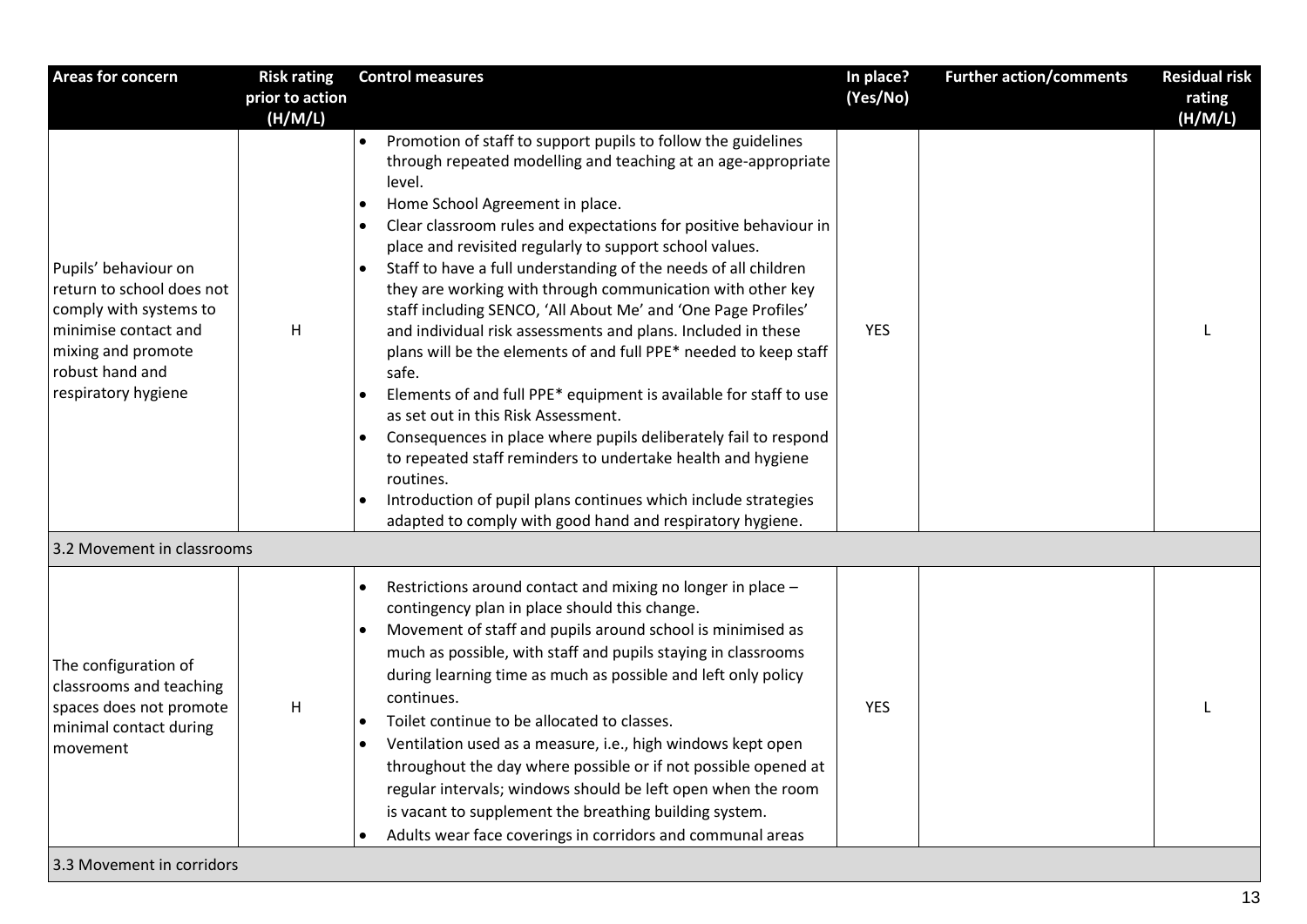| <b>Areas for concern</b>                                                                                              | <b>Risk rating</b><br>prior to action<br>(H/M/L) | <b>Control measures</b>                                                                                                                                                                                                                                                                                                                                                                                                                                                                                             | In place?<br>(Yes/No) | <b>Further action/comments</b> | <b>Residual risk</b><br>rating<br>(H/M/L) |  |
|-----------------------------------------------------------------------------------------------------------------------|--------------------------------------------------|---------------------------------------------------------------------------------------------------------------------------------------------------------------------------------------------------------------------------------------------------------------------------------------------------------------------------------------------------------------------------------------------------------------------------------------------------------------------------------------------------------------------|-----------------------|--------------------------------|-------------------------------------------|--|
| Social distancing/<br>minimising contact<br>guidance is breached<br>when pupils navigate<br>around school             | H                                                | Restrictions around contact and mixing no longer in place -<br>$\bullet$<br>contingency plan in place should this change.<br>Access plan in place and published on the academy website.<br>$\bullet$<br>The number of entrances and exits used is maximised.<br>$\bullet$<br>Use of allocated entrances/exits to groups are used to reduce<br>numbers and minimise contact.<br>Appropriate supervision levels are in place.<br>$\bullet$<br>Adults wear face coverings in corridors and communal areas<br>$\bullet$ | <b>YES</b>            |                                |                                           |  |
| 3.4 Break times                                                                                                       |                                                  |                                                                                                                                                                                                                                                                                                                                                                                                                                                                                                                     |                       |                                |                                           |  |
| Staff/pupils may not<br>observe social distancing<br>to minimise contact and<br>mixing at break times                 | H                                                | Restrictions around contact and mixing no longer in place -<br>$\bullet$<br>contingency plan in place should this change<br>Break times are staggered.                                                                                                                                                                                                                                                                                                                                                              | <b>YES</b>            |                                |                                           |  |
| 3.5 Lunch times                                                                                                       |                                                  |                                                                                                                                                                                                                                                                                                                                                                                                                                                                                                                     |                       |                                |                                           |  |
| Pupils may not observe<br>social<br>distancing/minimising<br>contact/ good hygiene<br>measures at lunch times         | H                                                | Restrictions around contact and mixing no longer in place -<br>$\bullet$<br>contingency plan in place should this change.<br>Pupils wash their hands before and after eating.<br>$\bullet$<br>Rubbish is bagged straight after eating.<br>$\bullet$<br>Eating areas are thoroughly cleaned.<br>$\bullet$<br>Lunches prepared on site are done in accordance with the<br>$\bullet$<br>catering company Risk Assessment.<br>Adults wear face coverings in corridors and communal areas                                | <b>YES</b>            |                                |                                           |  |
| 3.6 Toilets                                                                                                           |                                                  |                                                                                                                                                                                                                                                                                                                                                                                                                                                                                                                     |                       |                                |                                           |  |
| Routines for use of toilets<br>reduce the ability to<br>minimise contact and<br>mixing and promote<br>robust hand and | H                                                | Classrooms/Year Groups allocated specific toilets.<br>$\bullet$<br>Pupils sent to designated toilets one at a time.<br>$\bullet$<br>Any person leaving or entering a classroom will be asked to<br>$\bullet$<br>sanitise or wash their hands.                                                                                                                                                                                                                                                                       | <b>YES</b>            |                                |                                           |  |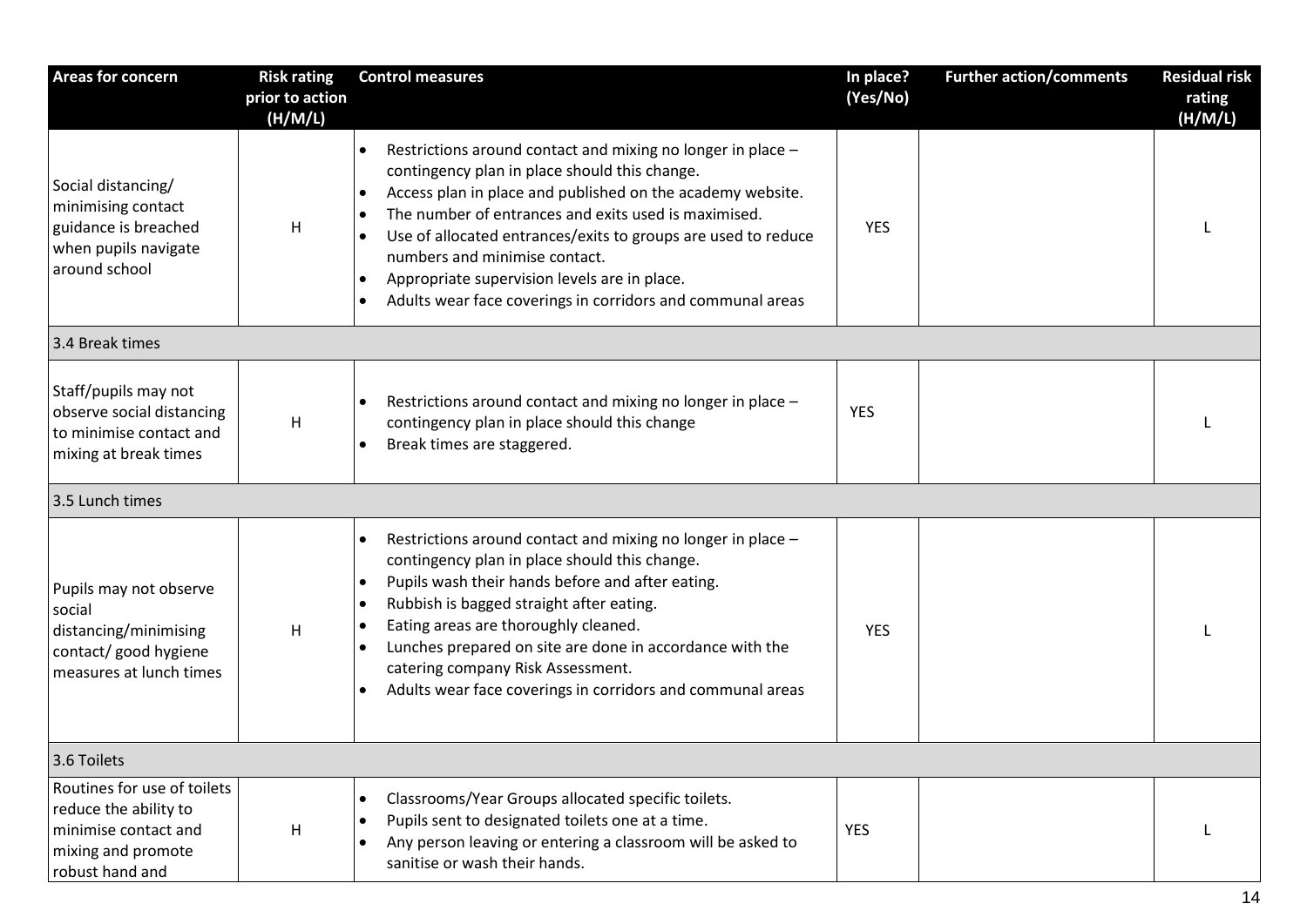| <b>Areas for concern</b>                                                                                                                                       | <b>Risk rating</b><br>prior to action<br>(H/M/L) | <b>Control measures</b>                                                                                                                                                                                                                                                                                                                                                                                                                                                                                                  | In place?<br>(Yes/No) | <b>Further action/comments</b> | <b>Residual risk</b><br>rating<br>(H/M/L) |  |
|----------------------------------------------------------------------------------------------------------------------------------------------------------------|--------------------------------------------------|--------------------------------------------------------------------------------------------------------------------------------------------------------------------------------------------------------------------------------------------------------------------------------------------------------------------------------------------------------------------------------------------------------------------------------------------------------------------------------------------------------------------------|-----------------------|--------------------------------|-------------------------------------------|--|
| respiratory hygiene.                                                                                                                                           |                                                  | The toilets are cleaned frequently.<br>$\bullet$<br>Monitoring ensures a constant supply of soap, paper towels and<br>sanitiser.<br>Lidded bins with bags in some toilets and are emptied and<br>sanitised regularly as part of the cleaning regime.<br>Pupils are reminded regularly on how to wash hands and young<br>children are supervised in doing so.<br>Signage in place to support good hand hygiene in toilets.<br>Toilets will be immediately cleaned following use by anyone<br>displaying COVID-19 symptoms |                       |                                |                                           |  |
| 3.7 Office area                                                                                                                                                |                                                  |                                                                                                                                                                                                                                                                                                                                                                                                                                                                                                                          |                       |                                |                                           |  |
| Groups of people gather<br>in office (parents, visitors,<br>deliveries) which hinders<br>the ability to minimise<br>contact and maintain<br>social distancing. | H                                                | Restrictions around contact and mixing no longer in place -<br>contingency plan in place should this change.<br>Due care will be taken to limit numbers accessing the reception<br>area at once.<br>Adults wear face coverings in corridors and communal areas                                                                                                                                                                                                                                                           | <b>YES</b>            |                                |                                           |  |
| 3.8 Arrival and departure from school - Travel arrangements/ use of the academy car park                                                                       |                                                  |                                                                                                                                                                                                                                                                                                                                                                                                                                                                                                                          |                       |                                |                                           |  |
| Travel arrangements and<br>the use of the academy<br>car park hinders the<br>ability to minimise<br>contact and mixing.                                        | H                                                | Restrictions around contact and mixing no longer in place -<br>contingency plan in place should this change.<br>The academy car park is reserved for academy staff and nursery<br>use only unless in exceptional pre-agreed circumstances.                                                                                                                                                                                                                                                                               | <b>YES</b>            |                                |                                           |  |
| 3.10 Transport                                                                                                                                                 |                                                  |                                                                                                                                                                                                                                                                                                                                                                                                                                                                                                                          |                       |                                |                                           |  |
| The use of public<br>transport hinders the<br>ability to minimise<br>contact and mixing and<br>promotion of robust hand<br>and respiratory hygiene.            | M                                                | Restrictions around contact and mixing no longer in place -<br>contingency plan in place should this change.<br>Staff and families signposted to latest government guidance<br>regarding use of public transport via academy website.                                                                                                                                                                                                                                                                                    | <b>YES</b>            |                                |                                           |  |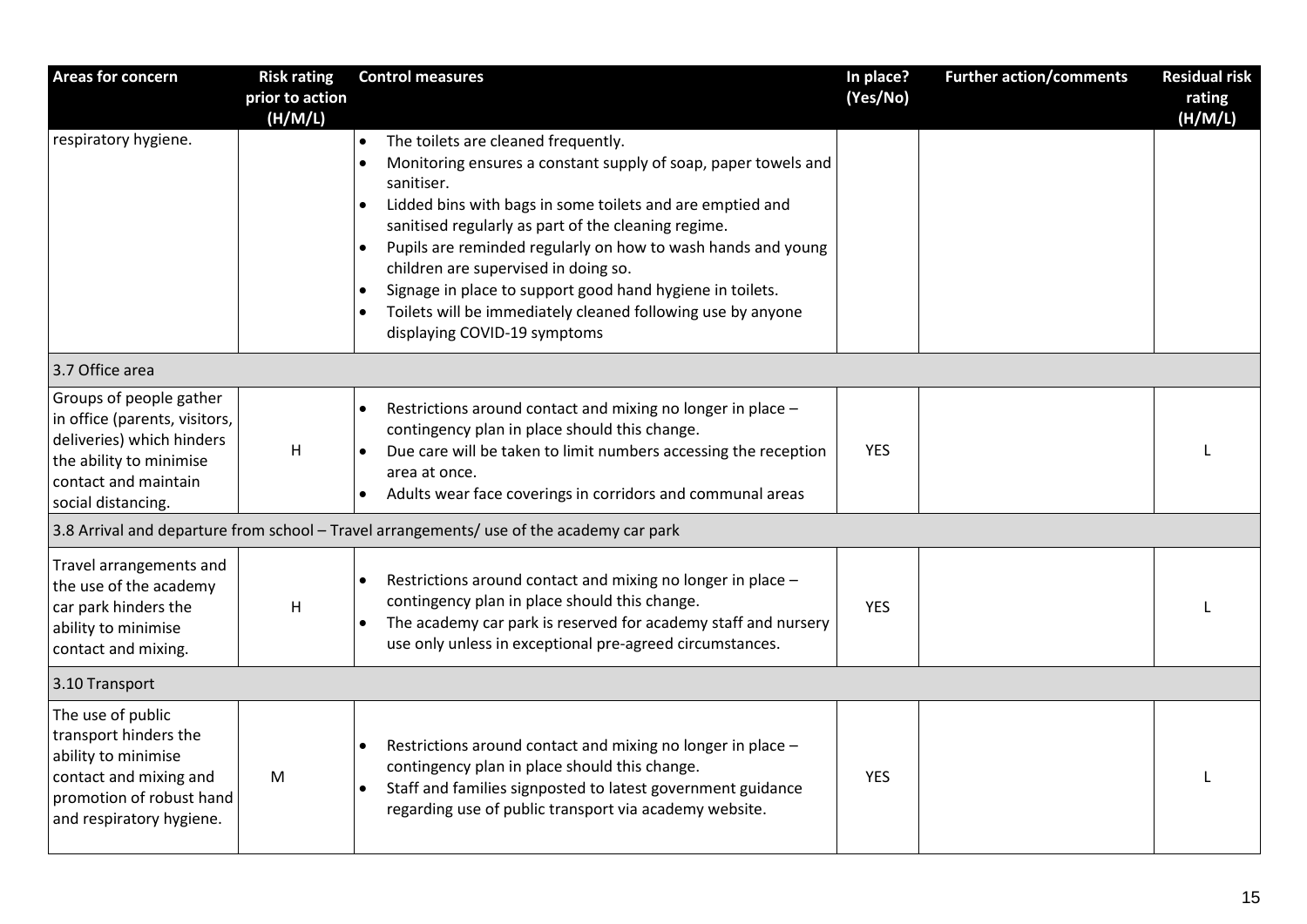| <b>Areas for concern</b>                                                                                                                                                                                    | <b>Risk rating</b><br>prior to action<br>(H/M/L) | <b>Control measures</b>                                                                                                                                                                                                                                                                                                                                                                                                                                                                                                                                                                                                                                                                                                     | In place?<br>(Yes/No) | <b>Further action/comments</b> | <b>Residual risk</b><br>rating<br>(H/M/L) |
|-------------------------------------------------------------------------------------------------------------------------------------------------------------------------------------------------------------|--------------------------------------------------|-----------------------------------------------------------------------------------------------------------------------------------------------------------------------------------------------------------------------------------------------------------------------------------------------------------------------------------------------------------------------------------------------------------------------------------------------------------------------------------------------------------------------------------------------------------------------------------------------------------------------------------------------------------------------------------------------------------------------------|-----------------------|--------------------------------|-------------------------------------------|
|                                                                                                                                                                                                             |                                                  | 4. Continuing enhanced protection for children and staff with underlying health conditions                                                                                                                                                                                                                                                                                                                                                                                                                                                                                                                                                                                                                                  |                       |                                |                                           |
| 4.1 Pupils with underlying health issues                                                                                                                                                                    |                                                  |                                                                                                                                                                                                                                                                                                                                                                                                                                                                                                                                                                                                                                                                                                                             |                       |                                |                                           |
| Pupils with underlying<br>health issues or those<br>who are complying with<br>clinical and/or public<br>health advice are not<br>identified and so<br>appropriate measures<br>have not been put in<br>place | H                                                | Parents have been provided links to government guidance.<br>$\bullet$<br>School holds a regularly updated register of pupils with<br>$\bullet$<br>underlying health conditions and communication logs.<br>Parents have been asked to make the school aware of pupils'<br>$\bullet$<br>underlying health conditions and the school has sought to<br>ensure that the appropriate guidance has been acted upon.<br>Parents have been asked to make the school aware of pupils'<br>$\bullet$<br>who are classed as clinically vulnerable and clinically extremely<br>vulnerable to allow individual risk assessments to be put into<br>place where required.                                                                    | <b>YES</b>            |                                |                                           |
| 4.2 Staff with underlying health issues                                                                                                                                                                     |                                                  |                                                                                                                                                                                                                                                                                                                                                                                                                                                                                                                                                                                                                                                                                                                             |                       |                                |                                           |
| Staff with underlying<br>health issues or those<br>who are complying with<br>clinical and/or public<br>health advice are not<br>identified and so<br>appropriate measures<br>have not been put in<br>place  | H                                                | Staff have been provided links to government guidance.<br>$\bullet$<br>All members of staff with underlying health issues have been<br>$\bullet$<br>asked to make their condition or circumstances known to the<br>school. Records are kept of this and regularly updated.<br>Members of staff with underlying health conditions have been<br>$\bullet$<br>asked to seek and act on current government/public health<br>advice.<br>Working Risk Assessment and supportive measures in place for<br>pregnant staff.<br>Adults wear face coverings in corridors and communal areas<br>$\bullet$<br>Vaccination status of staff surveyed to enable appropriate<br>$\bullet$<br>measures should they be determined as a contact | <b>YES</b>            |                                |                                           |
| 5. Enhancing mental health support for pupils and staff                                                                                                                                                     |                                                  |                                                                                                                                                                                                                                                                                                                                                                                                                                                                                                                                                                                                                                                                                                                             |                       |                                |                                           |
| 5.1 Mental health concerns - pupils                                                                                                                                                                         |                                                  |                                                                                                                                                                                                                                                                                                                                                                                                                                                                                                                                                                                                                                                                                                                             |                       |                                |                                           |
| Pupils' mental health has<br>been adversely affected<br>during the period that the<br>school has been partially<br>open and by the COVID-                                                                   | H                                                | Mental Health and Wellbeing education central to the<br>curriculum provision.<br>There are provisions for pupils who wish to share<br>$\bullet$<br>wellbeing/mental health issues (Zumos).<br>Wellbeing/mental health is discussed regularly in PSHE and                                                                                                                                                                                                                                                                                                                                                                                                                                                                    | <b>YES</b>            |                                |                                           |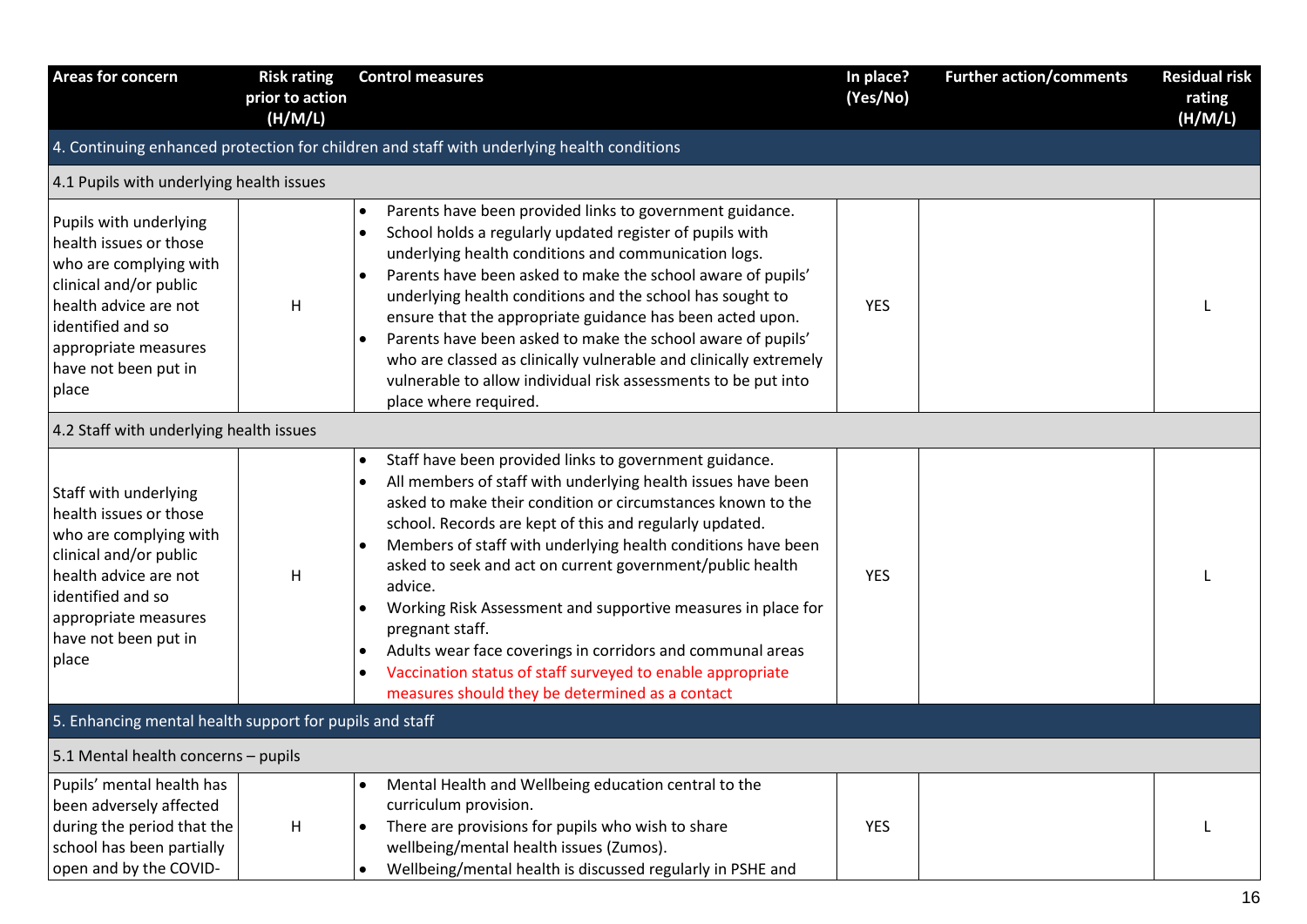| Areas for concern                                                                                                                                                                                                                            | <b>Risk rating</b><br>prior to action | <b>Control measures</b>                                                                                                                                                                                                                                                                                                                                                                                                                                                                                                                                                                                                                                                                                                                     | In place?<br>(Yes/No) | <b>Further action/comments</b> | <b>Residual risk</b><br>rating |
|----------------------------------------------------------------------------------------------------------------------------------------------------------------------------------------------------------------------------------------------|---------------------------------------|---------------------------------------------------------------------------------------------------------------------------------------------------------------------------------------------------------------------------------------------------------------------------------------------------------------------------------------------------------------------------------------------------------------------------------------------------------------------------------------------------------------------------------------------------------------------------------------------------------------------------------------------------------------------------------------------------------------------------------------------|-----------------------|--------------------------------|--------------------------------|
| 19 crisis in general and/<br>or changes in school<br>provision<br>5.2 Mental health concerns - staff                                                                                                                                         | (H/M/L)                               | pastoral provision.<br>Resources/websites/APP to support the mental health of pupils<br>are provided.<br>Key staff in place to support pupils and parents.                                                                                                                                                                                                                                                                                                                                                                                                                                                                                                                                                                                  |                       |                                | (H/M/L)                        |
| The mental health of staff<br>has been adversely<br>affected during the<br>period that the school<br>has been partially open<br>and by the COVID-19<br>crisis in general and/or<br>changes in school<br>provision following<br>phased return | H                                     | Staff are encouraged to focus on their wellbeing.<br>$\bullet$<br>Line managers are proactive in discussing wellbeing with the<br>staff that they manage, including their workload.<br>Staff briefings and training have included content on wellbeing<br>and the updated protocols and procedures in place.<br>Open door approach to staff to encourage them to share<br>$\bullet$<br>concerns.<br>Staff have been signposted to useful websites and resources.<br>$\bullet$<br>EAP/OCH support available.<br>Information sharing in relation to changes in academy provision<br>and practice upon full return.<br>Staff supply insurance policy includes provision of enhanced<br>wellbeing support.<br>Stress RA available and promoted. | <b>YES</b>            |                                |                                |
| Working from home can<br>adversely affect mental<br>health and wellbeing.                                                                                                                                                                    | H                                     | Homeworking policy and contingency plan in place if required.                                                                                                                                                                                                                                                                                                                                                                                                                                                                                                                                                                                                                                                                               | <b>YES</b>            |                                |                                |
| 5.3 Bereavement support                                                                                                                                                                                                                      |                                       |                                                                                                                                                                                                                                                                                                                                                                                                                                                                                                                                                                                                                                                                                                                                             |                       |                                |                                |
| Pupils and staff are<br>grieving because of loss<br>of friends or family                                                                                                                                                                     | H                                     | The academy can signpost to professional support who can<br>deliver bereavement counselling and support.<br>EAP/OCH also in place.<br>$\bullet$<br>Open door approach to staff to offer the opportunity to share<br>concerns.<br>Pastoral systems in place to support children and their families.<br>Trained staff in school to support bereavement and access to<br>external support if needed.                                                                                                                                                                                                                                                                                                                                           | <b>YES</b>            |                                |                                |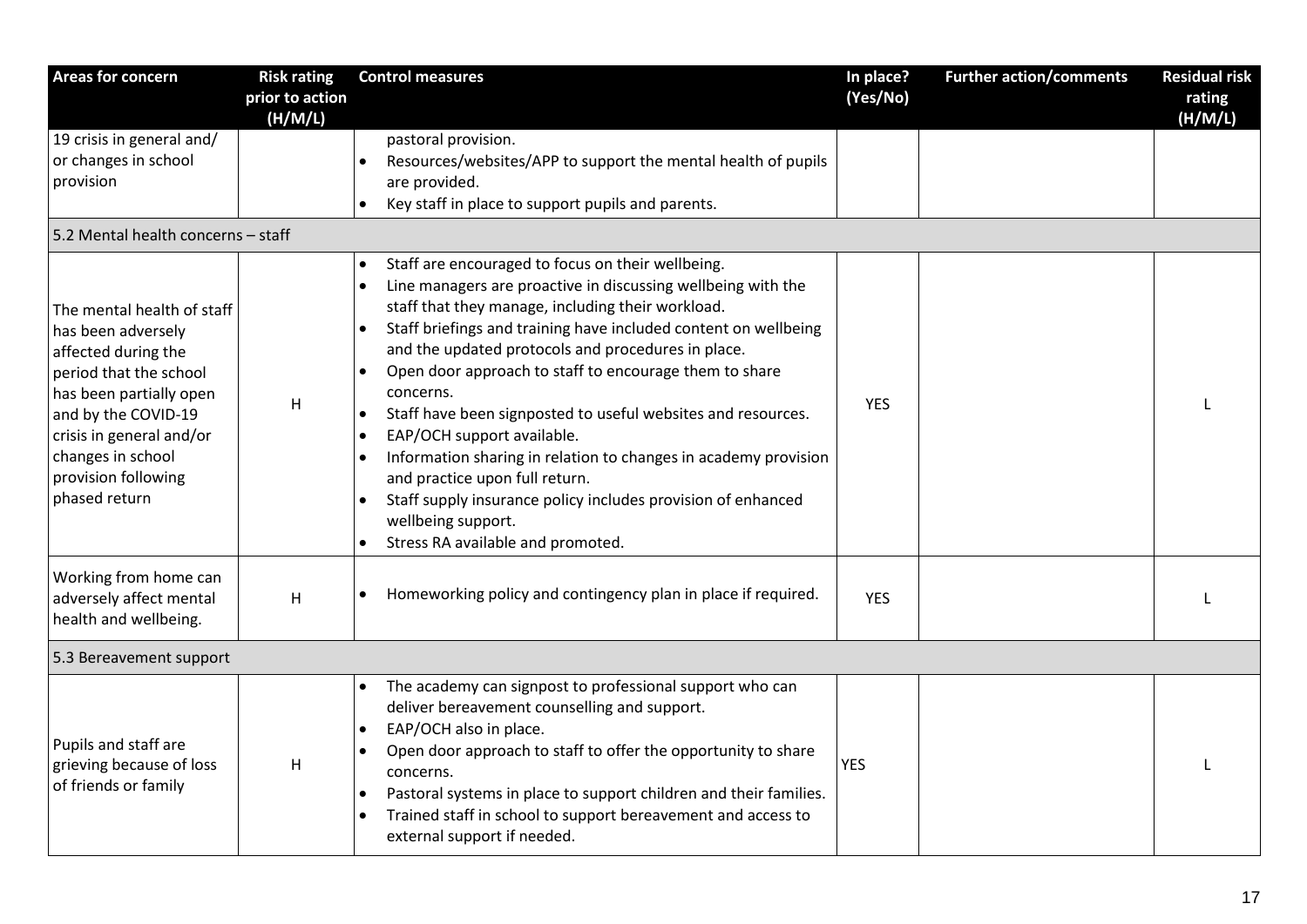| <b>Areas for concern</b>                                                                                                 | <b>Risk rating</b><br>prior to action<br>(H/M/L) | <b>Control measures</b>                                                                                                                                                                                                                                                                                                          | In place?<br>(Yes/No) | <b>Further action/comments</b> | <b>Residual risk</b><br>rating<br>(H/M/L) |
|--------------------------------------------------------------------------------------------------------------------------|--------------------------------------------------|----------------------------------------------------------------------------------------------------------------------------------------------------------------------------------------------------------------------------------------------------------------------------------------------------------------------------------|-----------------------|--------------------------------|-------------------------------------------|
| 6. Operational issues                                                                                                    |                                                  |                                                                                                                                                                                                                                                                                                                                  |                       |                                |                                           |
| 6.1 Review of fire and lockdown procedures                                                                               |                                                  |                                                                                                                                                                                                                                                                                                                                  |                       |                                |                                           |
| Fire procedures are not<br>appropriate to cover new<br>arrangements                                                      | H                                                | Fire procedures have been reviewed and revised where<br>$\bullet$<br>required in line with the Fire and Emergency Service<br>department.<br>Fire procedures shared and practiced with staff and pupils upon<br>return.<br>SMT, Facilities Manager and fire marshals have been trained<br>$\bullet$<br>and briefed appropriately. | <b>YES</b>            |                                |                                           |
| Fire evacuation drills and<br>other procedures -<br>unable to apply social<br>distancing effectively                     | H                                                | Restrictions around contact and mixing no longer in place -<br>$\bullet$<br>contingency plan in place should this change.<br>Plans for fire evacuation drills and lockdown procedure are in<br>place as normal.                                                                                                                  | <b>YES</b>            |                                |                                           |
| 6.2 Contractors working on the school site                                                                               |                                                  |                                                                                                                                                                                                                                                                                                                                  |                       |                                |                                           |
| Contractors on-site whilst<br>school is in operation<br>may pose a risk to social<br>distancing and infection<br>control | H                                                | Restrictions around contact and mixing no longer in place -<br>$\bullet$<br>contingency plan in place should this change.<br>All visitors to the setting will continue to confirm that they are<br>$\bullet$<br>in good health (symptom-free).<br>Adults wear face coverings in corridors and communal areas                     | <b>YES</b>            |                                |                                           |
| 7. Finance                                                                                                               |                                                  |                                                                                                                                                                                                                                                                                                                                  |                       |                                |                                           |
| 7.1 Costs of the school's response to COVID-19                                                                           |                                                  |                                                                                                                                                                                                                                                                                                                                  |                       |                                |                                           |